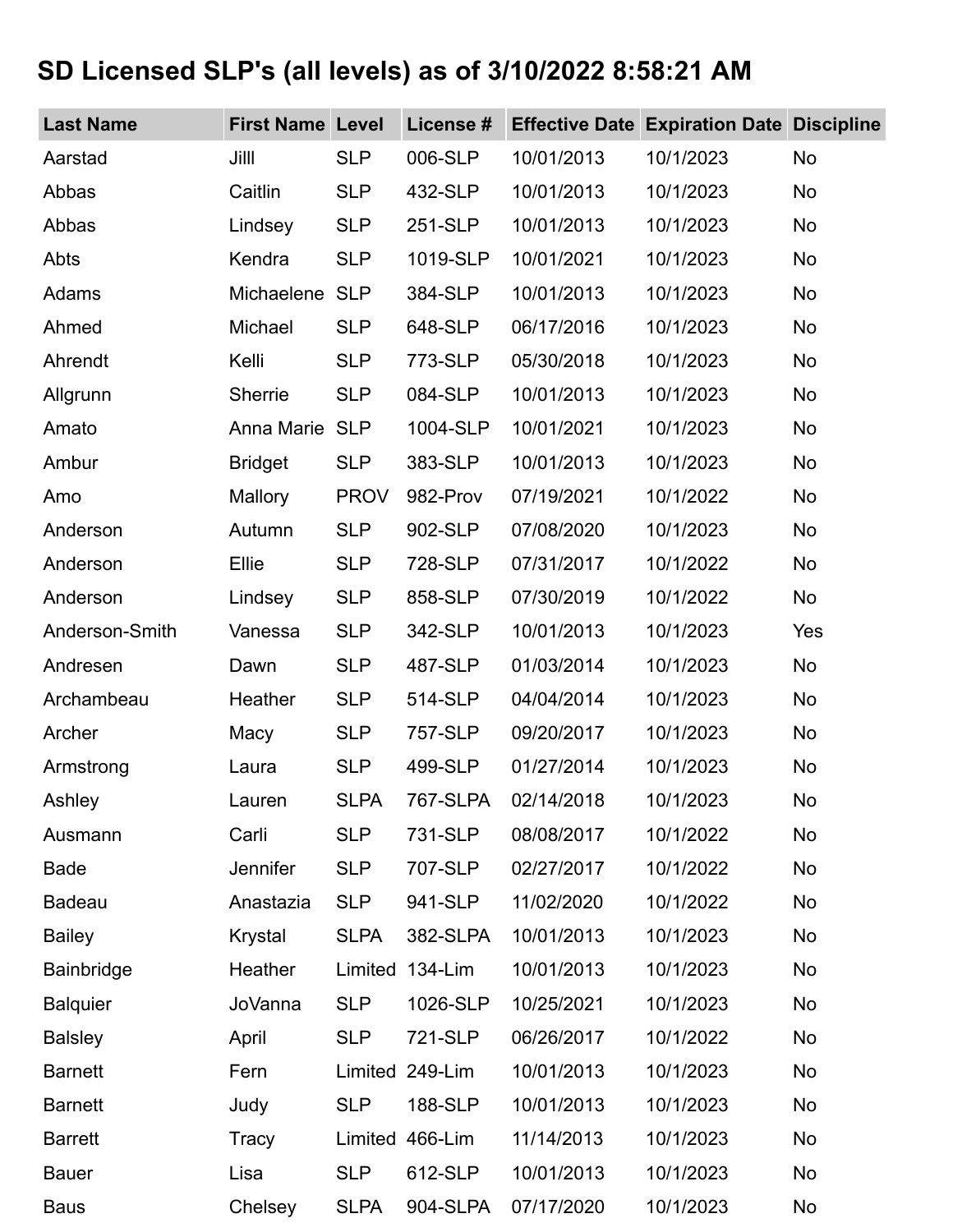| <b>Last Name</b> | <b>First Name Level</b> |             | License #       |            | <b>Effective Date Expiration Date Discipline</b> |           |
|------------------|-------------------------|-------------|-----------------|------------|--------------------------------------------------|-----------|
| <b>Baxter</b>    | Kelly                   | <b>SLP</b>  | 029-SLP         | 10/01/2013 | 10/1/2023                                        | No        |
| <b>Beck</b>      | Courtney                | <b>SLP</b>  | 900-SLP         | 06/29/2020 | 10/1/2023                                        | No        |
| <b>Beck</b>      | Jami                    | <b>SLP</b>  | 295-SLP         | 10/01/2013 | 10/1/2023                                        | <b>No</b> |
| <b>Bent</b>      | <b>Vicki</b>            | <b>SLP</b>  | 085-SLP         | 10/01/2013 | 10/1/2023                                        | <b>No</b> |
| Bergeleen        | Laura                   | <b>SLP</b>  | 266-SLP         | 10/01/2013 | 10/1/2023                                        | <b>No</b> |
| <b>Berreth</b>   | Koni                    | <b>SLP</b>  | 211-SLP         | 10/01/2013 | 10/1/2023                                        | <b>No</b> |
| <b>Berry</b>     | Jill                    | <b>SLP</b>  | 820-SLP         | 01/14/2019 | 10/1/2022                                        | <b>No</b> |
| <b>Bibby</b>     | Meghan                  | <b>SLP</b>  | 551-SLP         | 09/05/2014 | 10/1/2023                                        | <b>No</b> |
| <b>Birdsall</b>  | Kelli                   | <b>SLP</b>  | 049-SLP         | 10/01/2013 | 10/1/2023                                        | No        |
| <b>Bischoff</b>  | Jill                    | <b>SLP</b>  | 727-SLP         | 07/27/2017 | 10/1/2022                                        | <b>No</b> |
| <b>Blasius</b>   | Jill                    | <b>SLPA</b> | 580-SLPA        | 06/23/2015 | 10/1/2022                                        | <b>No</b> |
| <b>Block</b>     | Kali                    | <b>SLP</b>  | 794-SLP         | 10/01/2018 | 10/1/2022                                        | <b>No</b> |
| <b>Boerigter</b> | Andrea                  | <b>SLP</b>  | 496-SLP         | 01/20/2014 | 10/1/2023                                        | <b>No</b> |
| <b>Boggs</b>     | TiAnn                   | <b>SLP</b>  | 729-SLP         | 08/01/2017 | 10/1/2022                                        | No        |
| <b>Bohlander</b> | <b>Barbara</b>          | <b>SLP</b>  | 075-SLP         | 10/01/2013 | 10/1/2023                                        | <b>No</b> |
| Bonenberger      | Pamela                  | <b>SLP</b>  | 136-SLP         | 10/01/2013 | 10/1/2023                                        | <b>No</b> |
| <b>Bortnem</b>   | Kelli                   | <b>SLP</b>  | 057-SLP         | 10/01/2013 | 10/1/2023                                        | <b>No</b> |
| <b>Bothwell</b>  | Lindsey                 | <b>SLP</b>  | 615-SLP         | 07/15/2014 | 10/1/2023                                        | <b>No</b> |
| <b>Bouzek</b>    | Sara                    | Limited     | 248-Lim         | 10/01/2013 | 10/1/2023                                        | <b>No</b> |
| <b>Bradley</b>   | Heather                 | <b>SLP</b>  | 258-SLP         | 10/01/2013 | 10/1/2023                                        | <b>No</b> |
| <b>Brage</b>     | Janet                   |             | Limited 138-Lim | 10/01/2013 | 10/1/2023                                        | No        |
| <b>Brandner</b>  | Rachel                  | <b>PROV</b> | 1033-Prov       | 12/16/2021 | 10/1/2023                                        | <b>No</b> |
| <b>Brandsrud</b> | <b>Teresa</b>           | Limited     | 164-Lim         | 10/01/2013 | 10/1/2023                                        | <b>No</b> |
| <b>Branjord</b>  | Danelle                 | <b>SLP</b>  | 086-SLP         | 10/01/2013 | 10/1/2023                                        | <b>No</b> |
| <b>Braun</b>     | Lexi                    | <b>SLPA</b> | 879-SLPA        | 10/21/2019 | 10/1/2023                                        | <b>No</b> |
| <b>Braun</b>     | Melissa                 | <b>SLP</b>  | 803-SLP         | 10/01/2018 | 10/1/2022                                        | No        |
| <b>Brink</b>     | <b>Bobbi</b>            | <b>SLP</b>  | 074-SLP         | 10/01/2013 | 10/1/2023                                        | <b>No</b> |
| <b>Brouwer</b>   | Kyle                    | <b>SLP</b>  | 465-SLP         | 11/11/2013 | 10/1/2023                                        | <b>No</b> |
| <b>Brown</b>     | Angela                  | <b>SLP</b>  | 380-SLP         | 10/01/2013 | 10/1/2023                                        | <b>No</b> |
| <b>Brown</b>     | Penny                   | <b>SLPA</b> | 126-SLPA        | 10/01/2013 | 10/1/2023                                        | <b>No</b> |
| <b>Brown</b>     | Sheri                   | <b>SLP</b>  | 259-SLP         | 10/01/2013 | 10/1/2023                                        | <b>No</b> |
| <b>Bult</b>      | Laura                   | <b>SLP</b>  | 027-SLP         | 10/01/2013 | 10/1/2023                                        | <b>No</b> |
| <b>Burchill</b>  | Alicia                  | <b>SLP</b>  | 668-SLP         | 08/24/2016 | 10/1/2023                                        | <b>No</b> |
| <b>Burckhard</b> | Kristi                  | Limited     | 146-Lim         | 10/01/2013 | 10/1/2023                                        | No        |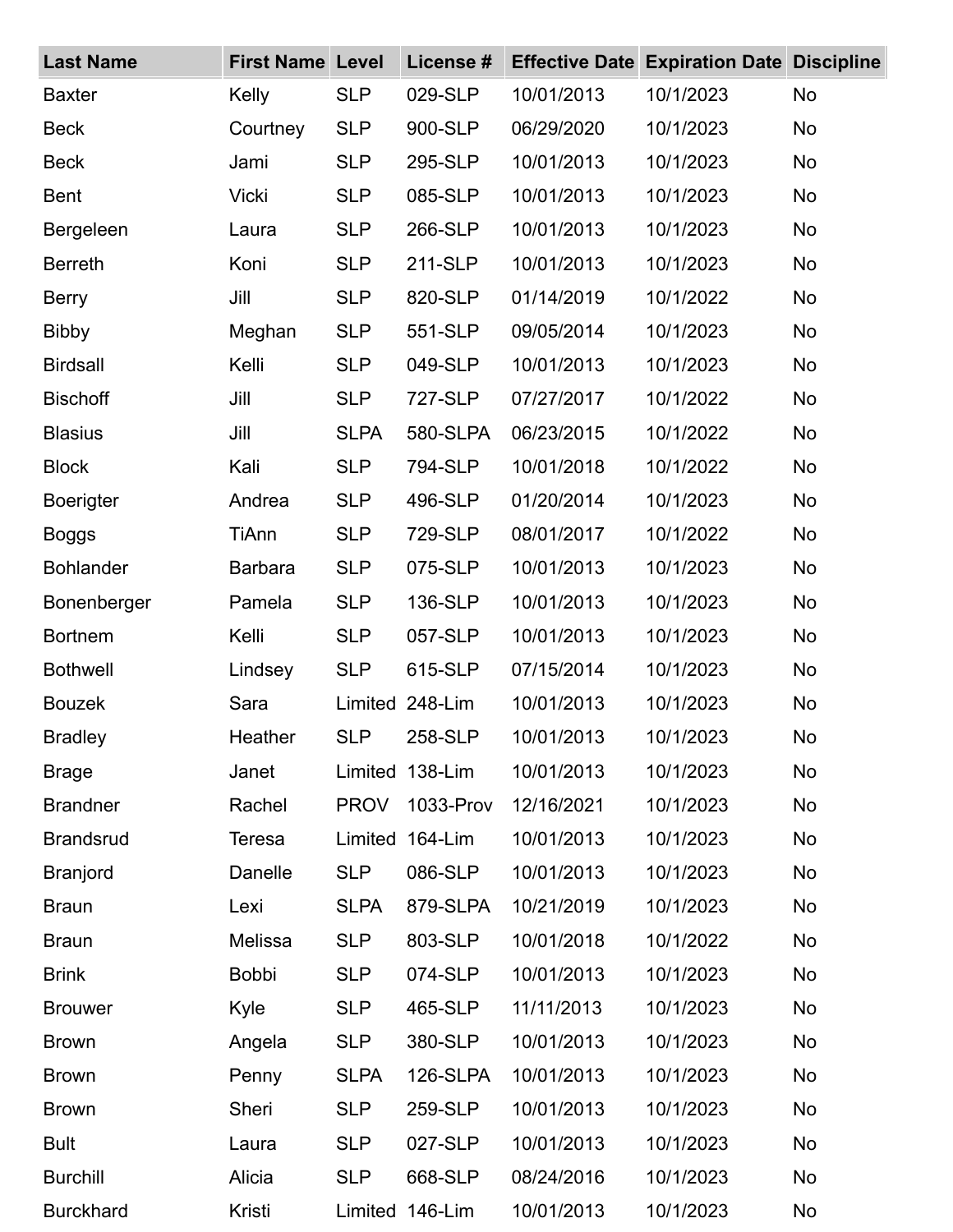| <b>Last Name</b> | <b>First Name Level</b> |             | License #       | <b>Effective Date</b> | <b>Expiration Date Discipline</b> |           |
|------------------|-------------------------|-------------|-----------------|-----------------------|-----------------------------------|-----------|
| <b>Burke</b>     | John                    | <b>SLP</b>  | 452-SLP         | 10/01/2013            | 10/1/2023                         | <b>No</b> |
| <b>Burke</b>     | Karla                   |             | Limited 410-Lim | 10/01/2013            | 10/1/2023                         | <b>No</b> |
| <b>Burns</b>     | Rachel                  | <b>SLP</b>  | 814-SLP         | 11/19/2018            | 10/1/2022                         | <b>No</b> |
| <b>Burrer</b>    | Linda                   | <b>SLPA</b> | 679-SLPA        | 10/01/2016            | 10/1/2022                         | No        |
| <b>Busskohl</b>  | Christy                 | <b>SLP</b>  | 260-SLP         | 10/01/2013            | 10/1/2023                         | <b>No</b> |
| Calkins          | <b>Molly</b>            | Limited     | 056-Lim         | 10/01/2013            | 10/1/2023                         | <b>No</b> |
| Campos           | Angela                  | <b>SLP</b>  | 833-SLP         | 05/06/2019            | 10/1/2020                         | No        |
| Carda            | Hannah                  | <b>SLP</b>  | 711-SLP         | 04/19/2017            | 10/1/2022                         | <b>No</b> |
| Carda            | Sydney                  | <b>PROV</b> | 993-Prov        | 08/11/2021            | 10/1/2022                         | <b>No</b> |
| Carlow           | Janine                  | <b>SLP</b>  | 789-SLP         | 08/27/2018            | 10/1/2021                         | <b>No</b> |
| Carlson          | <b>Beth</b>             | <b>SLP</b>  | 132-SLP         | 10/01/2013            | 10/1/2023                         | <b>No</b> |
| Carlson          | <b>Stacie</b>           | <b>SLP</b>  | 135-SLP         | 10/01/2013            | 10/1/2023                         | <b>No</b> |
| Carmichael       | Megan                   | <b>SLPA</b> | 424-SLPA        | 10/01/2013            | 10/1/2021                         | <b>No</b> |
| Carpenter        | <b>Barbara</b>          | <b>SLP</b>  | 261-SLP         | 10/01/2013            | 10/1/2021                         | <b>No</b> |
| Carrier-Damon    | Melissa                 | <b>SLP</b>  | 137-SLP         | 10/01/2013            | 10/1/2023                         | <b>No</b> |
| Carstensen       | Anna                    | <b>SLP</b>  | 944-SLP         | 11/25/2020            | 10/1/2022                         | <b>No</b> |
| Cernetisch       | Laura                   | <b>SLPA</b> | 738-SLPA        | 08/21/2017            | 10/1/2022                         | <b>No</b> |
| Chelesvig        | Graceann                | <b>SLP</b>  | 931-SLP         | 10/01/2020            | 10/1/2022                         | <b>No</b> |
| Chilson          | Lonna                   | Limited     | 072-Lim         | 10/01/2013            | 10/1/2023                         | No        |
| Clayton          | <b>Shelly</b>           | <b>SLP</b>  | 044-SLP         | 10/01/2013            | 10/1/2023                         | <b>No</b> |
| Cleveland        | Colleen                 | <b>SLP</b>  | 206-SLP         | 10/01/2013            | 10/1/2023                         | <b>No</b> |
| Cleveland        | Suzannah                | <b>SLP</b>  | 862-SLP         | 08/08/2019            | 10/1/2022                         | <b>No</b> |
| Cline            | Tammy                   | <b>SLP</b>  | 268-SLP         | 10/01/2013            | 10/1/2023                         | <b>No</b> |
| Cole             | McKenzie                | <b>PROV</b> | 956-Prov        | 01/14/2021            | 10/1/2022                         | <b>No</b> |
| Colpitts         | Kourtney                | <b>PROV</b> | 1028-Prov       | 11/09/2021            | 10/1/2023                         | <b>No</b> |
| Condon           | Charity                 | <b>SLP</b>  | 071-SLP         | 10/01/2013            | 10/1/2023                         | <b>No</b> |
| Connell          | Kathleen                | <b>SLP</b>  | 1030-SLP        | 11/16/2021            | 10/1/2023                         | No        |
| Conrad           | Linda                   | Limited     | 205-Lim         | 10/01/2013            | 10/1/2023                         | No        |
| Cook             | Sheryce                 | <b>SLP</b>  | 273-SLP         | 10/01/2013            | 10/1/2023                         | <b>No</b> |
| Cooper           | <b>Britney</b>          | <b>SLP</b>  | 449-SLP         | 10/01/2013            | 10/1/2023                         | <b>No</b> |
| Copeland         | Rachel                  | <b>SLP</b>  | 940-SLP         | 10/27/2020            | 10/1/2022                         | No        |
| Costouros        | Patricia                | <b>SLP</b>  | 888-SLP         | 03/19/2020            | 10/1/2021                         | <b>No</b> |
| Cotton           | Jennifer                | <b>SLP</b>  | 871-SLP         | 10/01/2019            | 10/1/2023                         | <b>No</b> |
| Counts           | Kaitlin                 | <b>SLP</b>  | 963-SLP         | 03/04/2021            | 10/1/2022                         | No        |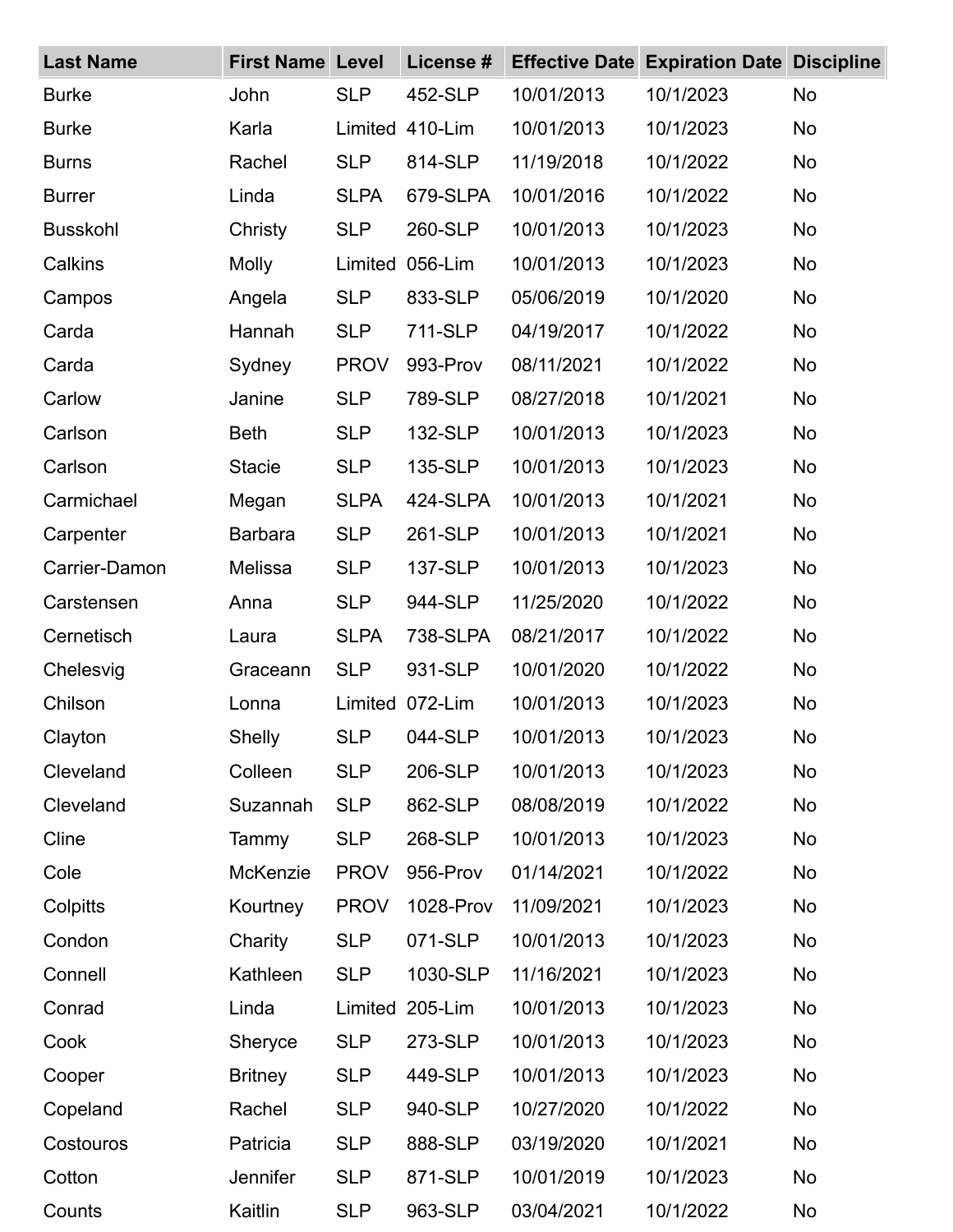| <b>Last Name</b>   | <b>First Name Level</b> |             | License # |            | <b>Effective Date Expiration Date Discipline</b> |           |
|--------------------|-------------------------|-------------|-----------|------------|--------------------------------------------------|-----------|
| Cox                | Tage                    | <b>SLP</b>  | 919-SLP   | 10/01/2020 | 10/1/2022                                        | <b>No</b> |
| Crabtree           | Joyce                   | Limited     | 077-Lim   | 10/01/2013 | 10/1/2023                                        | <b>No</b> |
| Cramblit           | <b>Bethany</b>          | <b>SLP</b>  | 526-SLP   | 06/25/2014 | 10/1/2023                                        | <b>No</b> |
| Crosswait-Degen    | Anne                    | <b>SLP</b>  | 041-SLP   | 10/01/2013 | 10/1/2023                                        | <b>No</b> |
| Culhane            | Autumn                  | <b>SLP</b>  | 749-SLP   | 09/06/2017 | 10/1/2022                                        | <b>No</b> |
| Currie             | <b>Stacey</b>           | <b>SLP</b>  | 087-SLP   | 10/01/2013 | 10/1/2023                                        | <b>No</b> |
| Dalin              | Tamora                  | <b>SLP</b>  | 989-SLP   | 08/09/2021 | 10/1/2022                                        | <b>No</b> |
| Daly               | Angela                  | <b>SLP</b>  | 181-SLP   | 10/01/2013 | 10/1/2023                                        | <b>No</b> |
| Dargatz            | Tori                    | <b>SLPA</b> | 841-SLPA  | 06/25/2019 | 10/1/2022                                        | <b>No</b> |
| Davalos            | <b>Kassie</b>           | <b>SLP</b>  | 187-SLP   | 10/01/2013 | 10/1/2023                                        | <b>No</b> |
| Davis              | Cristy                  | <b>SLP</b>  | 208-SLP   | 10/01/2013 | 10/1/2023                                        | <b>No</b> |
| Davis              | Hannah                  | <b>SLP</b>  | 978-SLP   | 07/13/2021 | 10/1/2022                                        | <b>No</b> |
| Davis              | <b>Jennifer</b>         | <b>SLPA</b> | 634-SLPA  | 01/26/2016 | 10/1/2021                                        | <b>No</b> |
| Dawson             | Anna                    | <b>SLP</b>  | 894-SLP   | 05/28/2020 | 10/1/2021                                        | <b>No</b> |
| De Boer            | Rachel                  | <b>SLP</b>  | 875-SLP   | 10/01/2019 | 10/1/2021                                        | <b>No</b> |
| De Nure            | Donna                   | <b>SLP</b>  | 142-SLP   | 10/01/2013 | 10/1/2023                                        | <b>No</b> |
| DeHaan             | Ashley                  | <b>SLP</b>  | 831-SLP   | 04/30/2019 | 10/1/2022                                        | <b>No</b> |
| <b>DeRouchey</b>   | Londa                   | <b>SLP</b>  | 581-SLP   | 06/23/2015 | 10/1/2023                                        | <b>No</b> |
| <b>DeVelder</b>    | Elizabeth               | <b>SLP</b>  | 070-SLP   | 10/01/2013 | 10/1/2023                                        | <b>No</b> |
| DeWaard            | Kelli                   | <b>SLP</b>  | 682-SLP   | 10/01/2016 | 10/1/2022                                        | No.       |
| <b>DeWet</b>       | Jill                    | <b>SLPA</b> | 554-SLPA  | 09/08/2014 | 10/1/2023                                        | <b>No</b> |
| <b>Decker</b>      | Courtney                | <b>SLP</b>  | 262-SLP   | 10/01/2013 | 10/1/2023                                        | <b>No</b> |
| Decker             | Julianne                | <b>SLP</b>  | 223-SLP   | 10/01/2013 | 10/1/2023                                        | <b>No</b> |
| Dedula             | Amanda                  | <b>PROV</b> | 991-Prov  | 08/10/2021 | 10/1/2022                                        | <b>No</b> |
| Deelstra           | Echo                    | <b>SLP</b>  | 681-SLP   | 10/01/2016 | 10/1/2022                                        | <b>No</b> |
| Delaney            | Sara                    | <b>SLP</b>  | 541-SLP   | 08/14/2014 | 10/1/2023                                        | <b>No</b> |
| <b>Delker</b>      | Taylor                  | <b>SLPA</b> | 654-SLPA  | 07/19/2016 | 10/1/2023                                        | <b>No</b> |
| <b>DesLauriers</b> | Kathy                   | Limited     | 204-Lim   | 10/01/2013 | 10/1/2023                                        | <b>No</b> |
| Deutsch            | <b>Jennifer</b>         | <b>SLP</b>  | 069-SLP   | 10/01/2013 | 10/1/2023                                        | <b>No</b> |
| Diamond            | Kari                    | <b>SLP</b>  | 340-SLP   | 10/01/2013 | 10/1/2023                                        | <b>No</b> |
| <b>Dickerson</b>   | Kylie                   | <b>SLPA</b> | 883-SLPA  | 12/19/2019 | 10/1/2023                                        | <b>No</b> |
| <b>Dickhaut</b>    | Andrew                  | <b>SLP</b>  | 381-SLP   | 10/01/2013 | 10/1/2021                                        | <b>No</b> |
| <b>Didier</b>      | Monica                  | Limited     | 339-Lim   | 10/01/2013 | 10/1/2023                                        | <b>No</b> |
| Diehm              | Emily                   | <b>SLP</b>  | 959-SLP   | 02/08/2021 | 10/1/2022                                        | No        |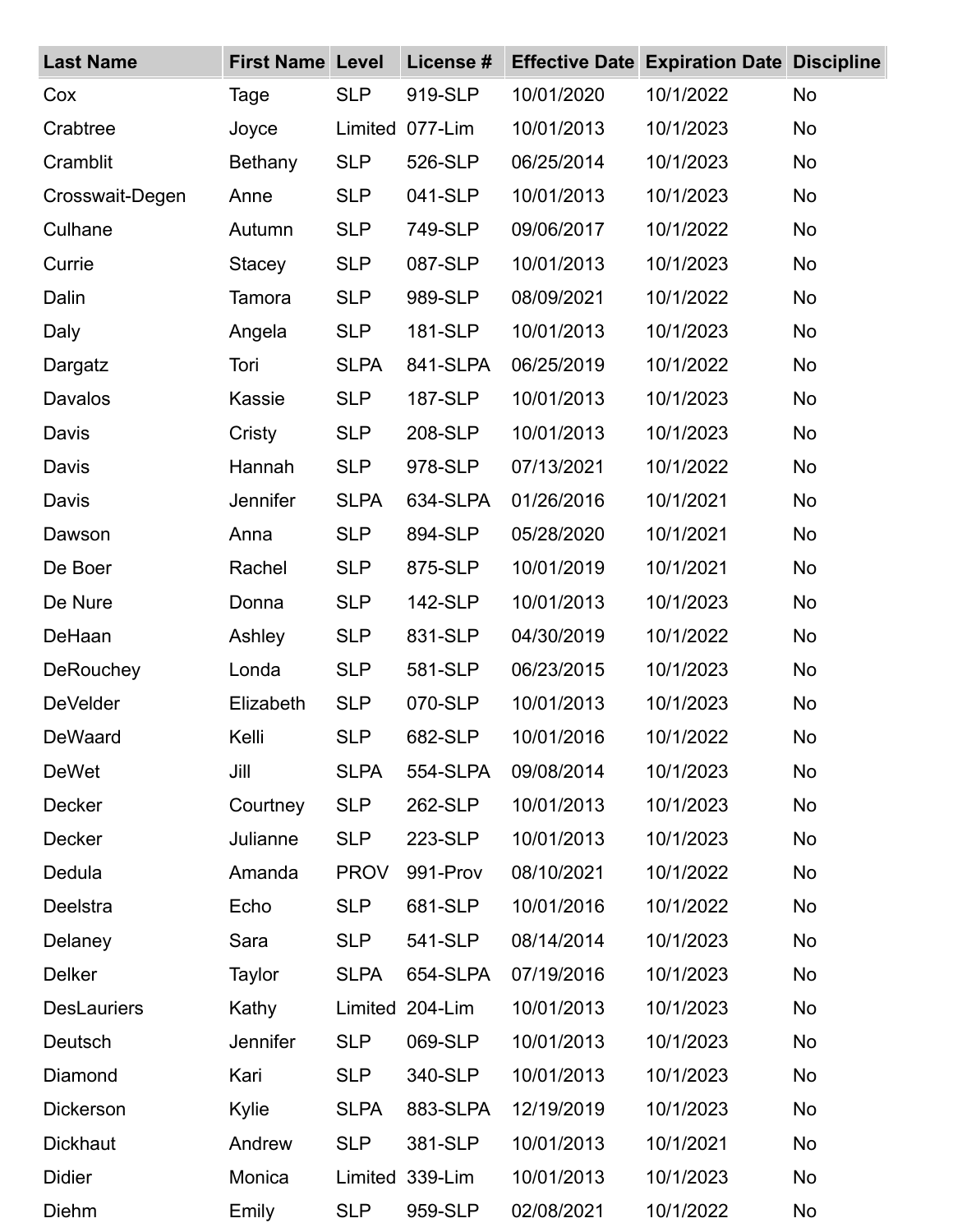| <b>Last Name</b> | <b>First Name Level</b> |             | License #       |            | <b>Effective Date Expiration Date Discipline</b> |           |
|------------------|-------------------------|-------------|-----------------|------------|--------------------------------------------------|-----------|
| <b>Diez</b>      | Katie                   | <b>SLP</b>  | 614-SLP         | 10/01/2013 | 10/1/2023                                        | <b>No</b> |
| Donahoe          | Cassandra               | <b>SLP</b>  | 1017-SLP        | 10/01/2021 | 10/1/2023                                        | <b>No</b> |
| Doty             | Susan                   | <b>SLP</b>  | 352-SLP         | 10/01/2013 | 10/1/2023                                        | <b>No</b> |
| <b>Driscoll</b>  | Kristi                  | <b>SLP</b>  | 330-SLP         | 10/01/2013 | 10/1/2023                                        | <b>No</b> |
| Drobny           | Melissa                 | <b>SLP</b>  | 544-SLP         | 08/18/2014 | 10/1/2023                                        | <b>No</b> |
| Druin            | Chris                   | <b>SLP</b>  | 224-SLP         | 10/01/2013 | 10/1/2023                                        | <b>No</b> |
| Drury            | Samantha                | <b>SLP</b>  | 344-SLP         | 10/01/2013 | 10/1/2023                                        | <b>No</b> |
| Duarte           | Sky                     | <b>SLP</b>  | 1022-SLP        | 10/05/2021 | 10/1/2023                                        | <b>No</b> |
| Dubro            | Angel                   | Limited     | 089-Lim         | 10/01/2013 | 10/1/2023                                        | <b>No</b> |
| <b>Duewer</b>    | <b>Natalie</b>          | <b>SLP</b>  | 1005-SLP        | 10/01/2021 | 10/1/2023                                        | <b>No</b> |
| Duffney          | Katie                   | <b>SLP</b>  | 557-SLP         | 09/29/2014 | 10/1/2022                                        | <b>No</b> |
| Dulaney          | Amy                     |             | Limited 517-Lim | 05/12/2014 | 10/1/2023                                        | <b>No</b> |
| Dull             | Jennifer                | <b>SLP</b>  | 1025-SLP        | 10/19/2021 | 10/1/2023                                        | <b>No</b> |
| Eaton            | Kimberley               | <b>SLPA</b> | 840-SLPA        | 06/25/2019 | 10/1/2022                                        | <b>No</b> |
| Edgar            | Ronda                   |             | Limited 419-Lim | 10/01/2013 | 10/1/2023                                        | <b>No</b> |
| Edlund           | Amanda                  | <b>SLP</b>  | 860-SLP         | 08/07/2019 | 10/1/2022                                        | <b>No</b> |
| Eggleston        | Lori                    | <b>SLP</b>  | 024-SLP         | 10/01/2013 | 10/1/2023                                        | <b>No</b> |
| Eide             | Laurie                  |             | Limited 215-Lim | 10/01/2013 | 10/1/2023                                        | <b>No</b> |
| Eisenbeisz       | Hailee                  | <b>SLP</b>  | 970-SLP         | 05/07/2021 | 10/1/2022                                        | <b>No</b> |
| Enders           | Joan                    | <b>SLPA</b> | 446-SLPA        | 10/01/2013 | 10/1/2023                                        | <b>No</b> |
| <b>Endres</b>    | Laura                   | <b>SLP</b>  | 835-SLP         | 06/05/2019 | 10/1/2022                                        | <b>No</b> |
| English          | <b>Molly</b>            | <b>SLPA</b> | 584-SLPA        | 07/06/2015 | 10/1/2022                                        | <b>No</b> |
| Enright          | Mary                    | Limited     | 090-Lim         | 10/01/2013 | 10/1/2023                                        | <b>No</b> |
| Erickson         | Macy                    | <b>SLP</b>  | 972-SLP         | 05/17/2021 | 10/1/2022                                        | <b>No</b> |
| Erickson         | Sara                    | <b>SLP</b>  | 885-SLP         | 01/08/2020 | 10/1/2023                                        | <b>No</b> |
| Erlenbusch       | Heather                 | <b>SLP</b>  | 016-SLP         | 10/01/2013 | 10/1/2022                                        | <b>No</b> |
| Escobin          | <b>Nicole</b>           | <b>SLP</b>  | 483-SLP         | 12/13/2013 | 10/1/2023                                        | <b>No</b> |
| Evans            | Carly                   | <b>SLP</b>  | 667-SLP         | 08/19/2016 | 10/1/2023                                        | <b>No</b> |
| Evans            | Kara                    | <b>SLP</b>  | 331-SLP         | 10/01/2013 | 10/1/2023                                        | <b>No</b> |
| Everson          | Laura                   | <b>SLP</b>  | 686-SLP         | 10/13/2016 | 10/1/2022                                        | <b>No</b> |
| Faber            | Cory                    | <b>SLP</b>  | 247-SLP         | 10/01/2013 | 10/1/2023                                        | <b>No</b> |
| Fahey            | Darien                  | <b>SLPA</b> | 579-SLPA        | 06/12/2015 | 10/1/2022                                        | <b>No</b> |
| Fairbanks        | <b>Betty</b>            |             | Limited 385-Lim | 10/01/2013 | 10/1/2023                                        | <b>No</b> |
| Falken           | Anne                    | <b>SLP</b>  | 272-SLP         | 10/01/2013 | 10/1/2023                                        | No        |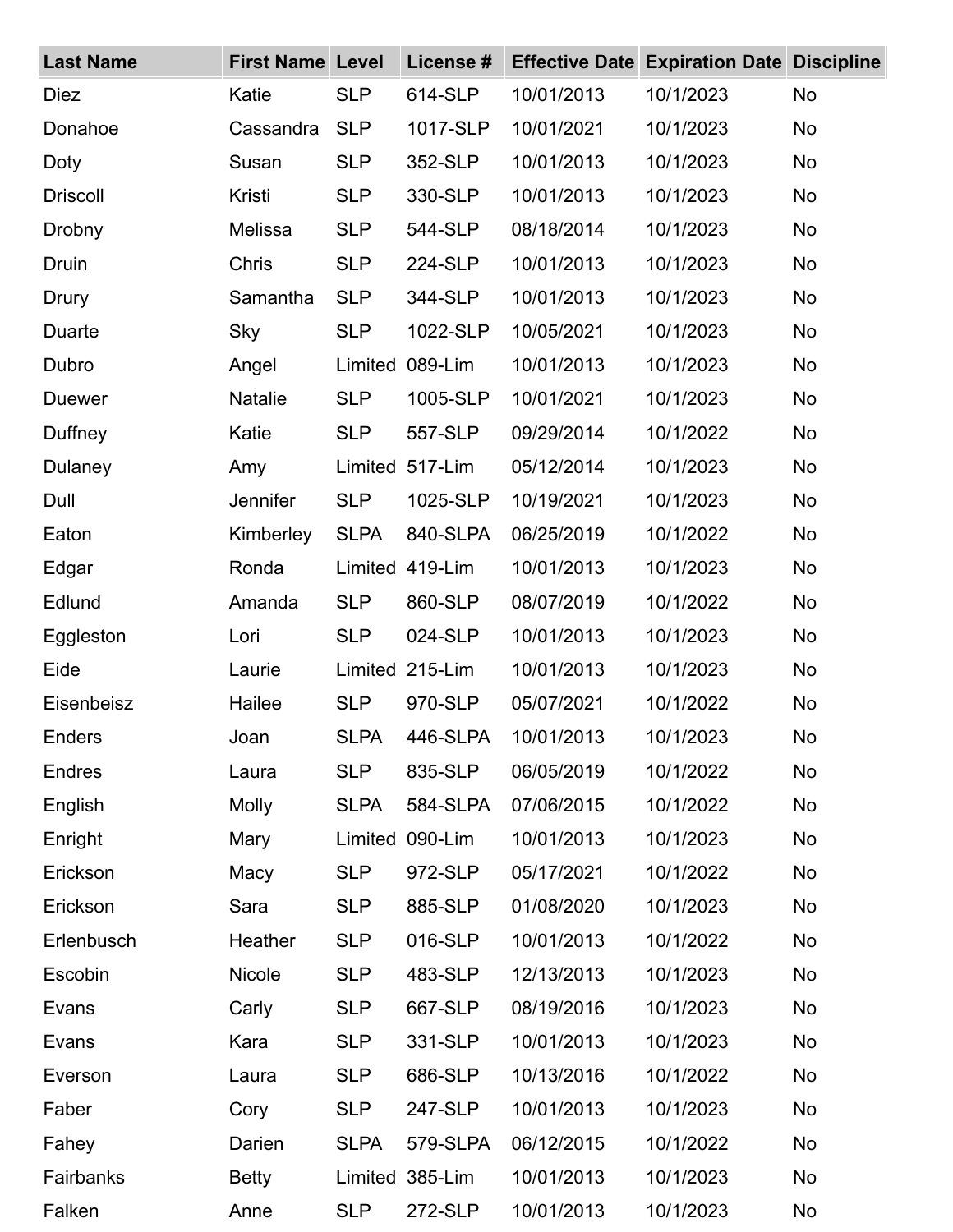| <b>Last Name</b> | <b>First Name Level</b> |             | License # |            | <b>Effective Date Expiration Date Discipline</b> |           |
|------------------|-------------------------|-------------|-----------|------------|--------------------------------------------------|-----------|
| Fedders          | Ellison                 | <b>PROV</b> | 1000-Prov | 08/31/2021 | 10/1/2022                                        | <b>No</b> |
| Fedoruk          | Amy                     | <b>SLP</b>  | 237-SLP   | 10/01/2013 | 10/1/2023                                        | <b>No</b> |
| Feller           | Megan                   | <b>SLP</b>  | 929-SLP   | 10/01/2020 | 10/1/2022                                        | <b>No</b> |
| Ferrell          | Lindsey                 | <b>SLP</b>  | 938-SLP   | 10/16/2020 | 10/1/2022                                        | <b>No</b> |
| Filler           | Annette                 | Limited     | 005-Lim   | 10/01/2013 | 10/1/2023                                        | <b>No</b> |
| Finke            | Holli                   | <b>SLP</b>  | 1006-SLP  | 10/01/2021 | 10/1/2023                                        | <b>No</b> |
| Fischer          | Andrea                  | <b>SLP</b>  | 460-SLP   | 10/01/2013 | 10/1/2023                                        | <b>No</b> |
| Fischer          | Kelli                   | <b>SLP</b>  | 734-SLP   | 08/21/2017 | 10/1/2023                                        | <b>No</b> |
| Fischer          | Stephanie               | <b>SLP</b>  | 780-SLP   | 07/30/2018 | 10/1/2023                                        | <b>No</b> |
| Fish             | Katrina                 | <b>SLPA</b> | 848-SLPA  | 07/19/2019 | 10/1/2022                                        | <b>No</b> |
| <b>Fisher</b>    | Marie                   | Limited     | 212-Lim   | 10/01/2013 | 10/1/2023                                        | <b>No</b> |
| <b>Fitts</b>     | Allison                 | <b>SLPA</b> | 570-SLPA  | 04/08/2015 | 10/1/2022                                        | <b>No</b> |
| Fleming          | Hollie                  | <b>SLP</b>  | 793-SLP   | 10/01/2018 | 10/1/2022                                        | <b>No</b> |
| <b>Flynn</b>     | Deborah                 | <b>SLP</b>  | 332-SLP   | 10/01/2013 | 10/1/2023                                        | <b>No</b> |
| Fornwald         | Dena                    | <b>SLP</b>  | 997-SLP   | 08/26/2021 | 10/1/2022                                        | <b>No</b> |
| Fornwald         | Jason                   | <b>SLP</b>  | 998-SLP   | 08/26/2021 | 10/1/2022                                        | <b>No</b> |
| Fouberg          | Sarah                   | <b>SLPA</b> | 597-SLPA  | 07/31/2015 | 10/1/2022                                        | <b>No</b> |
| Foxhoven         | Madisson                | <b>SLP</b>  | 936-SLP   | 10/08/2020 | 10/1/2022                                        | <b>No</b> |
| Francis          | Madelyn                 | <b>SLP</b>  | 203-SLP   | 10/01/2013 | 10/1/2023                                        | <b>No</b> |
| Frandsen         | Sandra                  | <b>SLP</b>  | 207-SLP   | 10/01/2013 | 10/1/2023                                        | No.       |
| Frank            | Danielle                | <b>SLPA</b> | 595-SLPA  | 07/30/2015 | 10/1/2022                                        | <b>No</b> |
| Frederick        | Emily                   | <b>SLP</b>  | 752-SLP   | 09/13/2017 | 10/1/2023                                        | <b>No</b> |
| Freeman          | Marisa                  | <b>SLP</b>  | 718-SLP   | 06/19/2017 | 10/1/2022                                        | <b>No</b> |
| Freese           | Alison                  | <b>PROV</b> | 945-Prov  | 11/30/2020 | 10/1/2022                                        | <b>No</b> |
| Frentz           | Erica                   | <b>SLP</b>  | 617-SLP   | 09/28/2015 | 10/1/2021                                        | <b>No</b> |
| Friedenbach      | Jean                    | <b>SLP</b>  | 047-SLP   | 10/01/2013 | 10/1/2023                                        | <b>No</b> |
| Fu               | Zhenyu                  | <b>SLP</b>  | 1024-SLP  | 10/14/2021 | 10/1/2023                                        | <b>No</b> |
| Fuller           | Kelly                   | <b>SLP</b>  | 942-SLP   | 11/02/2020 | 10/1/2022                                        | <b>No</b> |
| Gacke            | Abbie                   | <b>SLP</b>  | 772-SLP   | 05/30/2018 | 10/1/2021                                        | <b>No</b> |
| Gavin            | Meghan                  | <b>SLP</b>  | 974-SLP   | 05/28/2021 | 10/1/2022                                        | <b>No</b> |
| Gebhart          | Elisabeth               | <b>SLP</b>  | 796-SLP   | 10/01/2018 | 10/1/2022                                        | <b>No</b> |
| Gedney           | Heide                   | <b>SLP</b>  | 190-SLP   | 10/01/2013 | 10/1/2023                                        | <b>No</b> |
| Geigle           | Danielle                | <b>SLP</b>  | 143-SLP   | 10/01/2013 | 10/1/2023                                        | <b>No</b> |
| Gereau           | Peggy                   | Limited     | 007-Lim   | 10/01/2013 | 10/1/2023                                        | No        |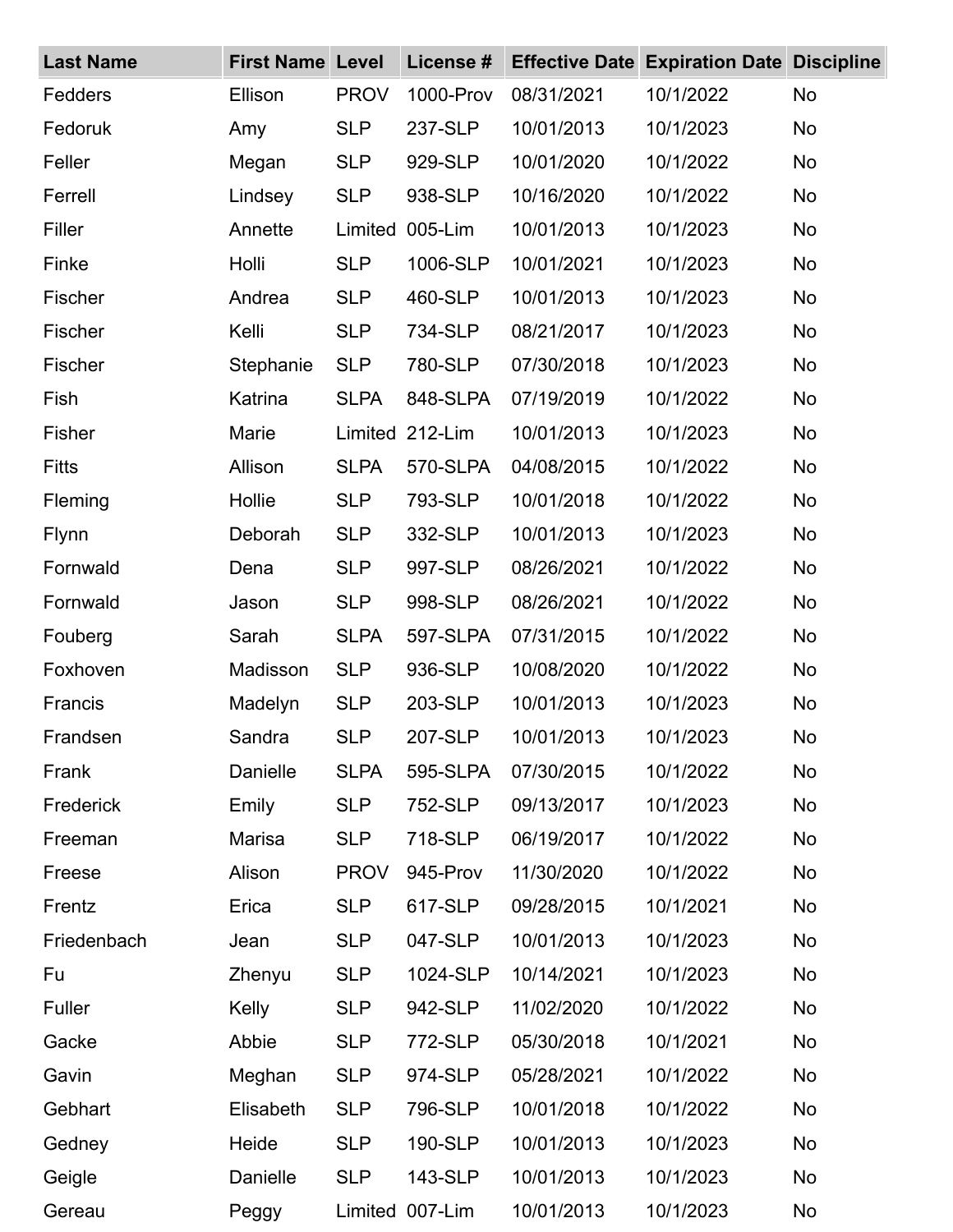| <b>Last Name</b> | <b>First Name Level</b> |             | License #       |            | <b>Effective Date Expiration Date Discipline</b> |           |
|------------------|-------------------------|-------------|-----------------|------------|--------------------------------------------------|-----------|
| Gibbens          | <b>Theresa</b>          | <b>SLP</b>  | 068-SLP         | 10/01/2013 | 10/1/2023                                        | <b>No</b> |
| Gilmore          | Sara                    | <b>SLP</b>  | 434-SLP         | 10/01/2013 | 10/1/2023                                        | <b>No</b> |
| Gingrich         | Renae                   | <b>SLP</b>  | 320-SLP         | 10/01/2013 | 10/1/2023                                        | <b>No</b> |
| Glasford         | Heather                 | <b>SLP</b>  | 355-SLP         | 10/01/2013 | 10/1/2023                                        | <b>No</b> |
| Glasoe           | Gina                    | <b>SLP</b>  | 301-SLP         | 10/01/2013 | 10/1/2023                                        | <b>No</b> |
| Goethel          | Cathy                   | Limited     | 175-Lim         | 10/01/2013 | 10/1/2023                                        | <b>No</b> |
| Gohn             | <b>Kristin</b>          | <b>SLP</b>  | 021-SLP         | 10/01/2013 | 10/1/2023                                        | <b>No</b> |
| Gomez            | Ashley                  | <b>SLP</b>  | 1039-SLP        | 2/2/2022   | 10/1/2023                                        | <b>No</b> |
| Gorzalka         | Amy                     | <b>SLP</b>  | 518-SLP         | 05/16/2014 | 10/1/2023                                        | <b>No</b> |
| Gosmire          | Kari                    | <b>SLP</b>  | 035-SLP         | 10/01/2013 | 10/1/2023                                        | <b>No</b> |
| Goth-Avery       | Julia                   | <b>SLP</b>  | 901-SLP         | 07/07/2020 | 10/1/2023                                        | <b>No</b> |
| Graumann         | Paul                    | <b>SLP</b>  | 028-SLP         | 10/01/2013 | 10/1/2023                                        | <b>No</b> |
| Gray             | Merrijane               | Limited     | 174-Lim         | 10/01/2013 | 10/1/2023                                        | <b>No</b> |
| Gray             | <b>Teresa</b>           | <b>SLP</b>  | 263-SLP         | 10/01/2013 | 10/1/2023                                        | <b>No</b> |
| Griffith         | Jamie                   | <b>SLP</b>  | 166-SLP         | 10/01/2013 | 10/1/2023                                        | <b>No</b> |
| Grinde           | <b>Shelly</b>           | <b>SLP</b>  | 014-SLP         | 10/01/2013 | 10/1/2023                                        | <b>No</b> |
| Groth            | Rebecca                 | <b>SLP</b>  | 830-SLP         | 04/13/2019 | 10/1/2022                                        | <b>No</b> |
| Gruebele         | Kimberly                |             | Limited 092-Lim | 10/01/2013 | 10/1/2023                                        | <b>No</b> |
| Guhlke           | Madison                 | <b>SLP</b>  | 943-SLP         | 11/11/2020 | 10/1/2023                                        | <b>No</b> |
| Gunderston       | Alexandra               | <b>SLP</b>  | 937-SLP         | 10/14/2020 | 10/1/2022                                        | <b>No</b> |
| Haak             | John                    | <b>SLP</b>  | 192-SLP         | 10/01/2013 | 10/1/2023                                        | <b>No</b> |
| Haase            | Cari                    | <b>SLPA</b> | 408-SLPA        | 10/01/2013 | 10/1/2023                                        | <b>No</b> |
| Hafer            | Nancy                   | <b>SLPA</b> | 504-SLPA        | 02/12/2014 | 10/1/2023                                        | <b>No</b> |
| Hagberg          | Heather                 | <b>SLP</b>  | 797-SLP         | 10/01/2018 | 10/1/2022                                        | <b>No</b> |
| Hagen            | <b>Betty</b>            |             | Limited 393-Lim | 10/01/2013 | 10/1/2021                                        | <b>No</b> |
| Hajek            | Lori                    | <b>SLP</b>  | 236-SLP         | 10/01/2013 | 10/1/2023                                        | <b>No</b> |
| Haley            | Ciara                   | <b>SLP</b>  | 1037-SLP        | 1/19/2022  | 10/1/2023                                        | <b>No</b> |
| Hall             | Katie                   | <b>SLP</b>  | 914-SLP         | 08/25/2020 | 10/1/2023                                        | <b>No</b> |
| Halle            | Mary                    | <b>SLP</b>  | 445-SLP         | 10/01/2013 | 10/1/2023                                        | <b>No</b> |
| Halse            | Patricia                | <b>SLP</b>  | 493-SLP         | 01/20/2014 | 10/1/2023                                        | <b>No</b> |
| Halseth          | Krista                  | <b>SLP</b>  | 816-SLP         | 12/12/2018 | 10/1/2022                                        | <b>No</b> |
| Halvorson        | Abby                    | <b>SLP</b>  | 808-SLP         | 10/01/2018 | 10/1/2022                                        | No        |
| Hamling          | Kayanne                 | <b>SLP</b>  | 933-SLP         | 10/01/2020 | 10/1/2022                                        | <b>No</b> |
| Hannah           | <b>Stacy</b>            | <b>SLPA</b> | 525-SLPA        | 06/16/2014 | 10/1/2023                                        | No        |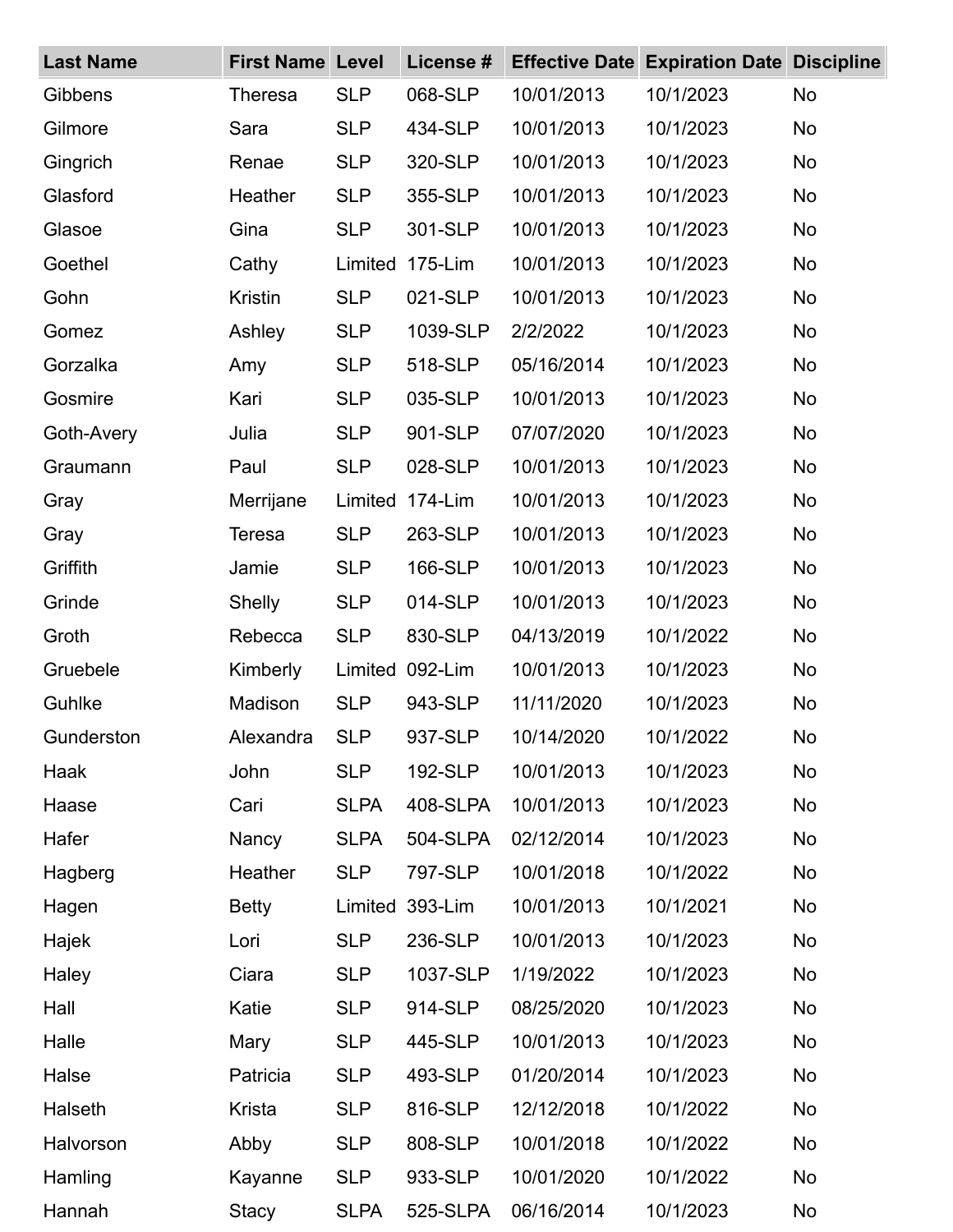| <b>Last Name</b>       | <b>First Name Level</b> |             | License #       | <b>Effective Date</b> | <b>Expiration Date Discipline</b> |           |
|------------------------|-------------------------|-------------|-----------------|-----------------------|-----------------------------------|-----------|
| Hannasch               | Jennifer                | <b>SLP</b>  | 145-SLP         | 10/01/2013            | 10/1/2023                         | <b>No</b> |
| Hansen                 | Heather                 | <b>SLP</b>  | 758-SLP         | 09/22/2017            | 10/1/2023                         | <b>No</b> |
| Hansen                 | Mary                    | <b>SLP</b>  | 269-SLP         | 10/01/2013            | 10/1/2023                         | <b>No</b> |
| Hanson                 | Angie                   | <b>SLP</b>  | 400-SLP         | 10/01/2013            | 10/1/2023                         | <b>No</b> |
| Hanson                 | Elizabeth               | <b>SLP</b>  | 475-SLP         | 12/05/2013            | 10/1/2023                         | <b>No</b> |
| Hargens                | Kimberly                | <b>SLPA</b> | 333-SLPA        | 10/01/2013            | 10/1/2023                         | <b>No</b> |
| Harrington             | Maci                    | <b>PROV</b> | 987-Prov        | 08/06/2021            | 10/1/2022                         | <b>No</b> |
| <b>Harris</b>          | Chelsea                 | <b>SLP</b>  | 829-SLP         | 04/16/2019            | 10/1/2022                         | <b>No</b> |
| Harty                  | Linda                   | <b>SLP</b>  | 094-SLP         | 10/01/2013            | 10/1/2023                         | <b>No</b> |
| Hartzell               | Carrie                  | <b>SLP</b>  | 271-SLP         | 10/01/2013            | 10/1/2023                         | <b>No</b> |
| Harvey                 | Rebecca                 | <b>SLP</b>  | 201-SLP         | 10/01/2013            | 10/1/2023                         | <b>No</b> |
| <b>Hathaway Greene</b> | Nicole                  | <b>SLP</b>  | 977-SLP         | 06/25/2021            | 10/1/2022                         | No        |
| Haugan                 | Laurie                  | <b>SLP</b>  | 171-SLP         | 10/01/2013            | 10/1/2022                         | <b>No</b> |
| Hauge                  | Jennifer                | <b>SLP</b>  | 958-SLP         | 01/22/2021            | 10/1/2022                         | No        |
| Hauge                  | Shirley                 | <b>SLP</b>  | 001-SLP         | 10/01/2013            | 10/1/2023                         | <b>No</b> |
| Hauglid                | Megan                   | <b>SLP</b>  | 256-SLP         | 10/01/2013            | 10/1/2023                         | <b>No</b> |
| Haverkamp              | <b>Stacy</b>            | <b>SLP</b>  | 702-SLP         | 02/01/2017            | 10/1/2022                         | <b>No</b> |
| Hedeen                 | Maureen                 | <b>SLP</b>  | 095-SLP         | 10/01/2013            | 10/1/2021                         | <b>No</b> |
| Hedman                 | Pamela                  | Limited     | 009-Lim         | 10/01/2013            | 10/1/2023                         | No        |
| Heiberger              | Christina               | <b>SLP</b>  | 105-SLP         | 10/01/2013            | 10/1/2023                         | No        |
| Heinemeyer             | Jane                    | <b>SLP</b>  | 002-SLP         | 10/01/2013            | 10/1/2023                         | No        |
| Heinrich               | Heidi                   | Limited     | 096-Lim         | 10/01/2013            | 10/1/2023                         | <b>No</b> |
| Heintzelman            | Allison                 | <b>SLP</b>  | 968-SLP         | 04/22/2021            | 10/1/2022                         | <b>No</b> |
| Heisinger              | Morgan                  | <b>SLPA</b> |                 | 1013-SLPA 10/01/2021  | 10/1/2023                         | <b>No</b> |
| Heisler-Sabo           | Denise                  | <b>SLPA</b> | 742-SLPA        | 08/29/2017            | 10/1/2022                         | <b>No</b> |
| <b>Helms</b>           | Katherine               | <b>SLPA</b> | 574-SLPA        | 05/21/2015            | 10/1/2020                         | <b>No</b> |
| Hemenway               | <b>Brittany</b>         | <b>SLP</b>  | 616-SLP         | 09/28/2015            | 10/1/2023                         | No        |
| Hempel                 | Mary                    | Limited     | 346-Lim         | 10/01/2013            | 10/1/2023                         | <b>No</b> |
| Henseler               | Madison                 | <b>SLP</b>  | 754-SLP         | 09/20/2017            | 10/1/2023                         | <b>No</b> |
| Herman                 | Keeley                  | <b>SLPA</b> | 778-SLPA        | 07/25/2018            | 10/1/2023                         | <b>No</b> |
| Hettler                | Elizabeth               | <b>SLP</b>  | 965-SLP         | 04/13/2021            | 10/1/2022                         | No        |
| <b>Hewitt</b>          | Heather                 | <b>SLP</b>  | 313-SLP         | 10/01/2013            | 10/1/2023                         | No        |
| Hilgemann              | Amanda                  | <b>SLPA</b> | 531-SLPA        | 07/14/2014            | 10/1/2023                         | No        |
| Hill                   | Michele                 |             | Limited 298-Lim | 10/01/2013            | 10/1/2023                         | No        |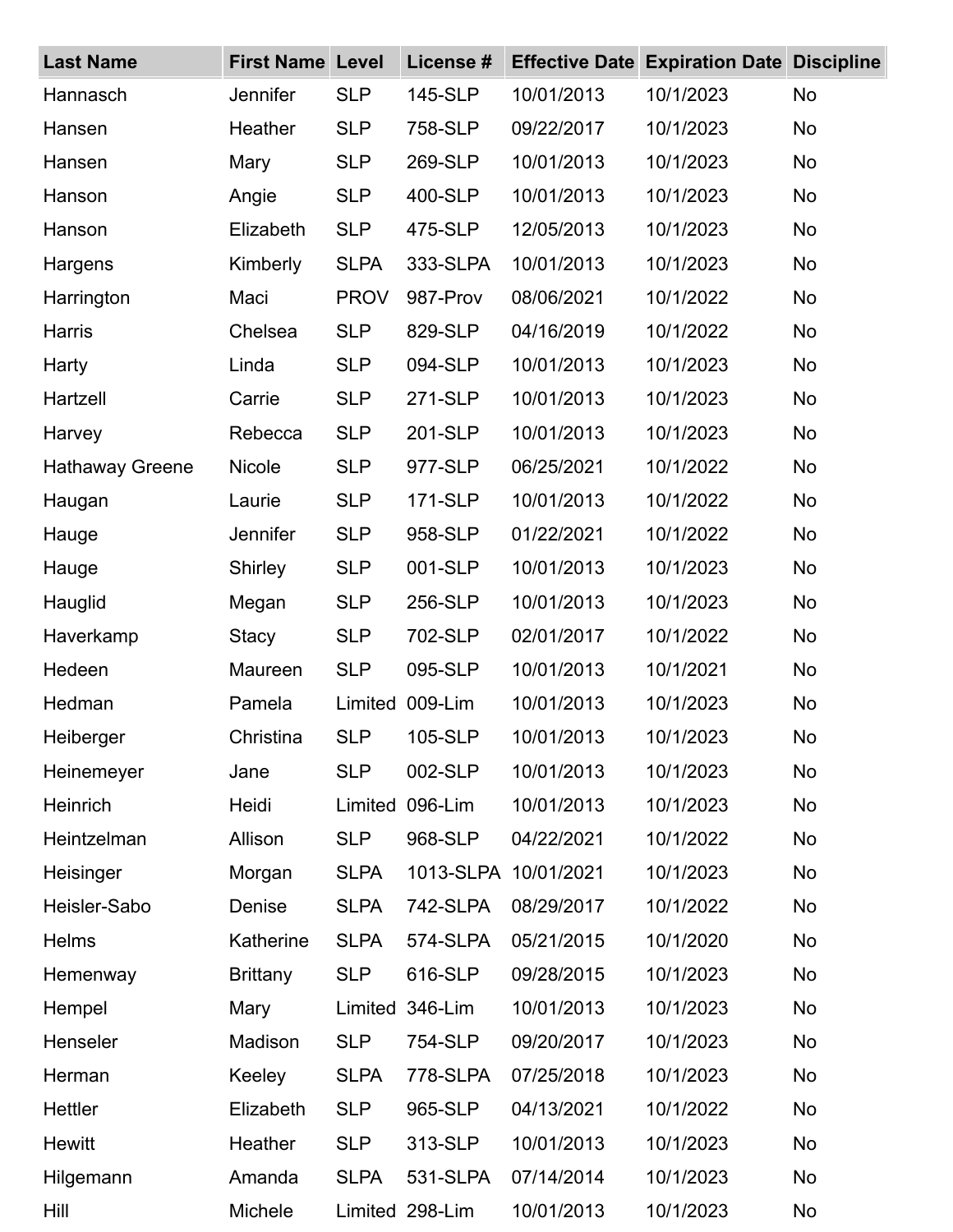| <b>Last Name</b> | <b>First Name Level</b> |             | License # | <b>Effective Date</b> | <b>Expiration Date Discipline</b> |           |
|------------------|-------------------------|-------------|-----------|-----------------------|-----------------------------------|-----------|
| Hinker           | Katelyn                 | <b>SLP</b>  | 966-SLP   | 04/13/2021            | 10/1/2022                         | <b>No</b> |
| Hloucha          | Shana                   | <b>SLPA</b> | 529-SLPA  | 07/02/2014            | 10/1/2023                         | <b>No</b> |
| Hochhalter       | Susan                   | <b>SLP</b>  | 939-SLP   | 10/27/2020            | 10/1/2022                         | <b>No</b> |
| Hoeft            | Tara                    | <b>SLPA</b> | 705-SLPA  | 02/20/2017            | 10/1/2022                         | <b>No</b> |
| Hoeft            | Tiffany                 | <b>SLP</b>  | 358-SLP   | 10/01/2013            | 10/1/2023                         | <b>No</b> |
| Hoelscher        | Sharon                  | <b>SLP</b>  | 490-SLP   | 01/08/2014            | 10/1/2023                         | <b>No</b> |
| Hoff             | Danci                   | <b>SLP</b>  | 774-SLP   | 06/04/2018            | 10/1/2023                         | <b>No</b> |
| Hoffman          | Kandice                 | <b>SLP</b>  | 043-SLP   | 10/01/2013            | 10/1/2023                         | <b>No</b> |
| Hoffman          | <b>Nakita</b>           | <b>SLPA</b> | 645-SLPA  | 06/07/2016            | 10/1/2023                         | <b>No</b> |
| Hoffman          | <b>Nealey</b>           | <b>SLP</b>  | 827-SLP   | 04/09/2019            | 10/1/2022                         | <b>No</b> |
| Hohn             | Emily                   | <b>SLP</b>  | 1007-SLP  | 10/01/2021            | 10/1/2023                         | <b>No</b> |
| Holec            | Jennifer                | <b>SLP</b>  | 304-SLP   | 10/01/2013            | 10/1/2023                         | <b>No</b> |
| Holida           | Shelly                  | <b>SLP</b>  | 264-SLP   | 10/01/2013            | 10/1/2023                         | <b>No</b> |
| Holiday          | Julie                   | <b>SLP</b>  | 353-SLP   | 10/01/2013            | 10/1/2023                         | <b>No</b> |
| Holien           | Carolyn                 | <b>SLP</b>  | 467-SLP   | 11/18/2013            | 10/1/2023                         | <b>No</b> |
| Holland          | Leigh                   | <b>SLP</b>  | 1027-SLP  | 11/09/2021            | 10/1/2023                         | <b>No</b> |
| Holland          | Miranda                 | <b>SLPA</b> | 660-SLPA  | 09/11/2017            | 10/1/2023                         | <b>No</b> |
| Holloway         | Sarah                   | <b>SLP</b>  | 443-SLP   | 10/01/2013            | 10/1/2023                         | <b>No</b> |
| Hollowell        | Mary                    | <b>SLP</b>  | 1002-SLP  | 09/15/2021            | 10/1/2022                         | <b>No</b> |
| Holman           | Emilie                  | <b>PROV</b> | 979-Prov  | 07/13/2021            | 10/1/2022                         | <b>No</b> |
| Holmen           | Morgan                  | <b>SLP</b>  | 964-SLP   | 04/02/2021            | 10/1/2022                         | <b>No</b> |
| Holmes           | Jenny                   | <b>SLP</b>  | 427-SLP   | 10/01/2013            | 10/1/2023                         | <b>No</b> |
| Holzer           | Roxanne                 | <b>SLPA</b> | 099-SLPA  | 10/01/2013            | 10/1/2022                         | <b>No</b> |
| Homan            | Kimberly                | <b>SLP</b>  | 704-SLP   | 02/03/2017            | 10/1/2022                         | <b>No</b> |
| Honermann        | Alyssa                  | <b>SLPA</b> | 807-SLPA  | 10/01/2018            | 10/1/2021                         | <b>No</b> |
| Hora             | Alyssa                  | <b>SLP</b>  | 1015-SLP  | 10/01/2021            | 10/1/2023                         | <b>No</b> |
| Hornor           | <b>Molly</b>            | <b>SLPA</b> | 926-SLPA  | 10/01/2020            | 10/1/2022                         | <b>No</b> |
| Houx             | Donnell                 | <b>SLP</b>  | 444-SLP   | 10/01/2013            | 10/1/2023                         | <b>No</b> |
| <b>Hughes</b>    | Lisa                    | <b>SLP</b>  | 906-SLP   | 07/23/2020            | 10/1/2023                         | <b>No</b> |
| Hunter           | Laura                   | <b>SLP</b>  | 891-SLP   | 04/28/2020            | 10/1/2021                         | <b>No</b> |
| Ingerson         | Linda                   | <b>SLP</b>  | 908-SLP   | 08/07/2020            | 10/1/2023                         | <b>No</b> |
| Ischen           | Lori                    | <b>SLP</b>  | 219-SLP   | 10/01/2013            | 10/1/2023                         | <b>No</b> |
| Jacobsen         | Tina                    | <b>SLP</b>  | 362-SLP   | 10/01/2013            | 10/1/2023                         | <b>No</b> |
| Jacobson         | Rebecca                 | <b>SLPA</b> |           | 1034-SLPA 12/16/2021  | 10/1/2023                         | No        |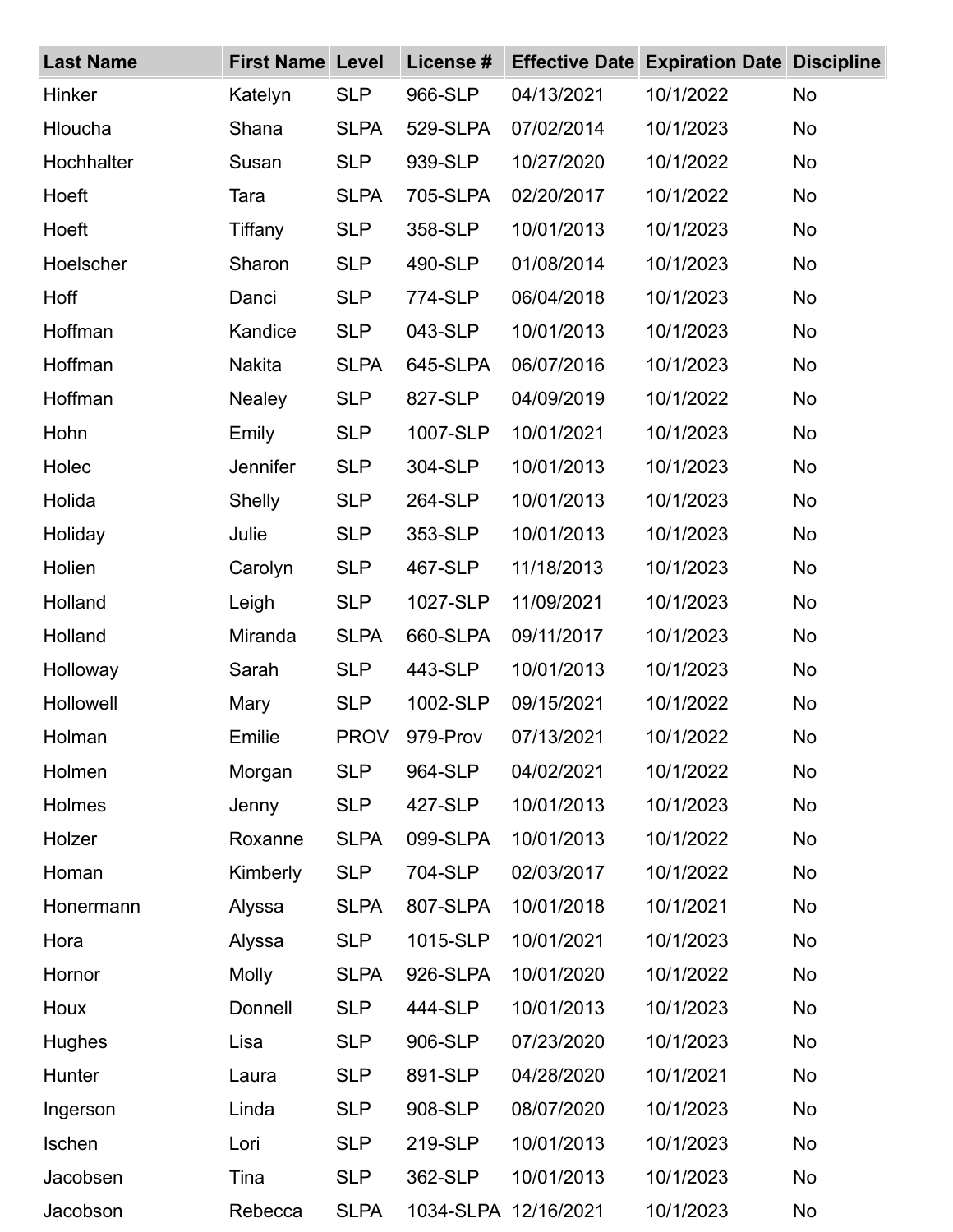| <b>Last Name</b> | <b>First Name Level</b> |             | License # |            | <b>Effective Date Expiration Date Discipline</b> |           |
|------------------|-------------------------|-------------|-----------|------------|--------------------------------------------------|-----------|
| Janssen          | Juliana                 | Limited     | 054-Lim   | 10/01/2013 | 10/1/2023                                        | <b>No</b> |
| Jensen           | Terri                   | <b>SLP</b>  | 100-SLP   | 10/01/2013 | 10/1/2023                                        | <b>No</b> |
| Jerke            | <b>Brooke</b>           | <b>SLP</b>  | 357-SLP   | 10/01/2013 | 10/1/2023                                        | <b>No</b> |
| Jessen           | Leah                    | <b>SLP</b>  | 920-SLP   | 10/01/2020 | 10/1/2022                                        | <b>No</b> |
| Johnson          | Alysha                  | <b>SLP</b>  | 665-SLP   | 08/16/2016 | 10/1/2023                                        | <b>No</b> |
| Johnson          | Francine                | <b>SLP</b>  | 652-SLP   | 07/13/2016 | 10/1/2023                                        | <b>No</b> |
| Johnson          | Lisa                    | Limited     | 101-Lim   | 10/01/2013 | 10/1/2023                                        | <b>No</b> |
| Johnson          | Nichole                 | <b>SLP</b>  | 015-SLP   | 10/01/2013 | 10/1/2023                                        | <b>No</b> |
| Johnson          | Susan                   | <b>SLP</b>  | 267-SLP   | 10/01/2013 | 10/1/2021                                        | <b>No</b> |
| Johnson          | Tara                    | <b>SLP</b>  | 627-SLP   | 11/10/2015 | 10/1/2023                                        | <b>No</b> |
| Jones            | Suzanne                 | <b>SLP</b>  | 302-SLP   | 10/01/2013 | 10/1/2023                                        | <b>No</b> |
| <b>Jonkers</b>   | <b>Barbara</b>          | Limited     | 053-Lim   | 10/01/2013 | 10/1/2023                                        | <b>No</b> |
| Jopling          | Susan                   | <b>SLP</b>  | 377-SLP   | 10/01/2013 | 10/1/2023                                        | <b>No</b> |
| Jordan           | Jan                     | <b>SLP</b>  | 296-SLP   | 10/01/2013 | 10/1/2023                                        | <b>No</b> |
| Jordan           | Sarah                   | <b>SLP</b>  | 916-SLP   | 09/10/2020 | 10/1/2023                                        | <b>No</b> |
| Jorgenson        | Amy                     | <b>SLP</b>  | 561-SLP   | 11/24/2014 | 10/1/2022                                        | <b>No</b> |
| Jost             | Aimee                   | <b>SLP</b>  | 045-SLP   | 10/01/2013 | 10/1/2023                                        | <b>No</b> |
| Joyce-Cosato     | Lisa                    | <b>SLP</b>  | 289-SLP   | 10/01/2013 | 10/1/2023                                        | <b>No</b> |
| Juracek          | Cheryl                  | Limited     | 312-Lim   | 10/01/2013 | 10/1/2023                                        | <b>No</b> |
| Kading           | Lacy                    | <b>SLP</b>  | 103-SLP   | 10/01/2013 | 10/1/2023                                        | No.       |
| Kaemingk         | Jennifer                | <b>SLPA</b> | 221-SLPA  | 10/01/2013 | 10/1/2023                                        | <b>No</b> |
| Kallas           | Charleen                | <b>SLPA</b> | 649-SLPA  | 06/21/2016 | 10/1/2023                                        | <b>No</b> |
| Kaltenbach       | Katie                   | <b>SLPA</b> | 980-SLPA  | 07/16/2021 | 10/1/2022                                        | <b>No</b> |
| Kanaly           | Stephanie               | <b>SLP</b>  | 604-SLP   | 08/17/2015 | 10/1/2022                                        | <b>No</b> |
| Kapitan          | Lindsay                 | <b>SLP</b>  | 356-SLP   | 10/01/2013 | 10/1/2023                                        | <b>No</b> |
| Kapperman        | Laura                   | <b>SLP</b>  | 147-SLP   | 10/01/2013 | 10/1/2023                                        | <b>No</b> |
| Kardell          | Aliece                  | <b>PROV</b> | 1016-Prov | 10/01/2021 | 10/1/2023                                        | <b>No</b> |
| Karen            | Molli                   | <b>SLP</b>  | 605-SLP   | 08/24/2015 | 10/1/2022                                        | <b>No</b> |
| Karlson          | Kristi                  | <b>SLP</b>  | 321-SLP   | 10/01/2013 | 10/1/2021                                        | <b>No</b> |
| Karst            | Sunny                   | <b>SLP</b>  | 173-SLP   | 10/01/2013 | 10/1/2023                                        | <b>No</b> |
| Kastrup          | Karla                   | <b>SLP</b>  | 305-SLP   | 10/01/2013 | 10/1/2023                                        | <b>No</b> |
| Kats             | Elizabeth               | <b>SLP</b>  | 800-SLP   | 10/01/2018 | 10/1/2022                                        | <b>No</b> |
| Keenan-Cattnach  | Jeri                    | <b>SLP</b>  | 222-SLP   | 10/01/2013 | 10/1/2023                                        | <b>No</b> |
| Keizer           | Susan                   | <b>SLP</b>  | 265-SLP   | 10/01/2013 | 10/1/2023                                        | No        |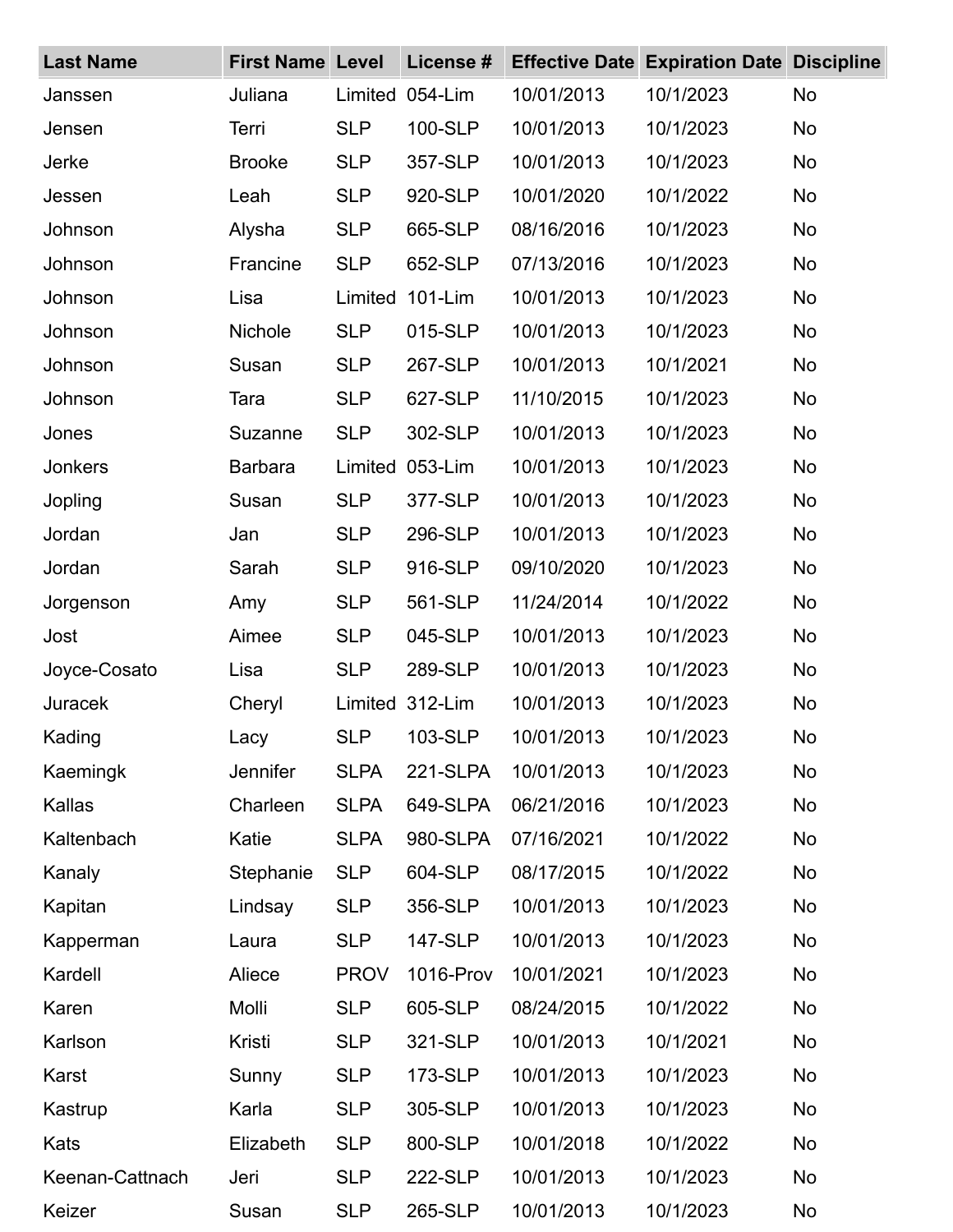| <b>Last Name</b> | <b>First Name Level</b> |             | License # | <b>Effective Date</b> | <b>Expiration Date Discipline</b> |           |
|------------------|-------------------------|-------------|-----------|-----------------------|-----------------------------------|-----------|
| Keller-Knudson   | Cheryl                  | <b>SLP</b>  | 235-SLP   | 10/01/2013            | 10/1/2023                         | <b>No</b> |
| Kelley           | <b>Kristine</b>         | <b>SLP</b>  | 179-SLP   | 10/01/2013            | 10/1/2023                         | <b>No</b> |
| Kelly            | Susan                   | <b>SLP</b>  | 026-SLP   | 10/01/2013            | 10/1/2023                         | No        |
| Kent             | Lynnette                | <b>SLPA</b> | 507-SLPA  | 02/14/2014            | 10/1/2023                         | <b>No</b> |
| Kephart          | Lucy                    | <b>SLP</b>  | 180-SLP   | 10/01/2013            | 10/1/2021                         | <b>No</b> |
| Kieffer          | Katherine               | <b>SLP</b>  | 459-SLP   | 10/01/2013            | 10/1/2023                         | <b>No</b> |
| Kilber           | Haylee                  | <b>SLPA</b> | 985-SLPA  | 08/04/2021            | 10/1/2022                         | <b>No</b> |
| Kim              | Susan                   | <b>SLP</b>  | 847-SLP   | 07/18/2019            | 10/1/2022                         | <b>No</b> |
| Kindle           | Erin                    | <b>SLPA</b> | 898-SLPA  | 06/24/2020            | 10/1/2023                         | <b>No</b> |
| Kingsbury        | Lori                    | <b>SLP</b>  | 234-SLP   | 10/01/2013            | 10/1/2023                         | <b>No</b> |
| Kirchgasler      | Kristeen                | <b>SLP</b>  | 052-SLP   | 10/01/2013            | 10/1/2023                         | <b>No</b> |
| Klabenes         | Regina                  | <b>SLPA</b> | 996-SLPA  | 08/26/2021            | 10/1/2022                         | <b>No</b> |
| Klapperich       | Maggie                  | <b>SLP</b>  | 310-SLP   | 10/01/2013            | 10/1/2023                         | <b>No</b> |
| <b>Klimes</b>    | Alexandrea              | <b>SLP</b>  | 1008-SLP  | 10/01/2021            | 10/1/2023                         | <b>No</b> |
| Klinkhammer      | Jennifer                | <b>SLP</b>  | 375-SLP   | 10/01/2013            | 10/1/2023                         | <b>No</b> |
| Klipfel          | Shauna                  | <b>SLP</b>  | 104-SLP   | 10/01/2013            | 10/1/2023                         | <b>No</b> |
| Klundt           | <b>Jennifer</b>         | <b>SLP</b>  | 150-SLP   | 10/01/2013            | 10/1/2023                         | <b>No</b> |
| Knofczynski      | Leah                    | <b>SLP</b>  | 387-SLP   | 10/01/2013            | 10/1/2023                         | <b>No</b> |
| Kocer            | <b>Kristine</b>         | <b>SLP</b>  | 198-SLP   | 10/01/2013            | 10/1/2023                         | No        |
| Koch             | Allison                 | <b>SLP</b>  | 887-SLP   | 01/20/2020            | 10/1/2023                         | <b>No</b> |
| Koch             | Amy                     | <b>SLP</b>  | 684-SLP   | 10/05/2016            | 10/1/2022                         | <b>No</b> |
| Koehn            | Emily                   | <b>SLP</b>  | 233-SLP   | 10/01/2013            | 10/1/2023                         | <b>No</b> |
| Kogel            | Erica                   | <b>SLP</b>  | 080-SLP   | 10/01/2013            | 10/1/2023                         | <b>No</b> |
| Korte            | Solveig                 | <b>SLP</b>  | 106-SLP   | 10/01/2013            | 10/1/2023                         | <b>No</b> |
| Kramer           | Amber                   | <b>SLP</b>  | 922-SLP   | 10/01/2020            | 10/1/2022                         | <b>No</b> |
| Kreider          | Patricia                | <b>SLP</b>  | 125-SLP   | 10/01/2013            | 10/1/2023                         | <b>No</b> |
| Kroeze           | Daniel                  | <b>SLP</b>  | 457-SLP   | 10/01/2013            | 10/1/2021                         | No        |
| Krueger          | Kelly                   | <b>SLP</b>  | 677-SLP   | 09/19/2016            | 10/1/2023                         | <b>No</b> |
| Kruger           | Haylee                  | <b>SLP</b>  | 151-SLP   | 10/01/2013            | 10/1/2023                         | <b>No</b> |
| Krump            | <b>Nicole</b>           | <b>PROV</b> | 953-Prov  | 12/31/2020            | 10/1/2022                         | <b>No</b> |
| Kuntz            | Sarah                   | <b>SLP</b>  | 144-SLP   | 10/01/2013            | 10/1/2023                         | <b>No</b> |
| Lambert          | JoAnne                  | <b>SLP</b>  | 930-SLP   | 10/01/2020            | 10/1/2022                         | <b>No</b> |
| Langbehn         | Darcie                  | <b>SLP</b>  | 760-SLP   | 09/22/2017            | 10/1/2023                         | <b>No</b> |
| Lapp             | Carmen                  | Limited     | 008-Lim   | 10/01/2013            | 10/1/2023                         | No        |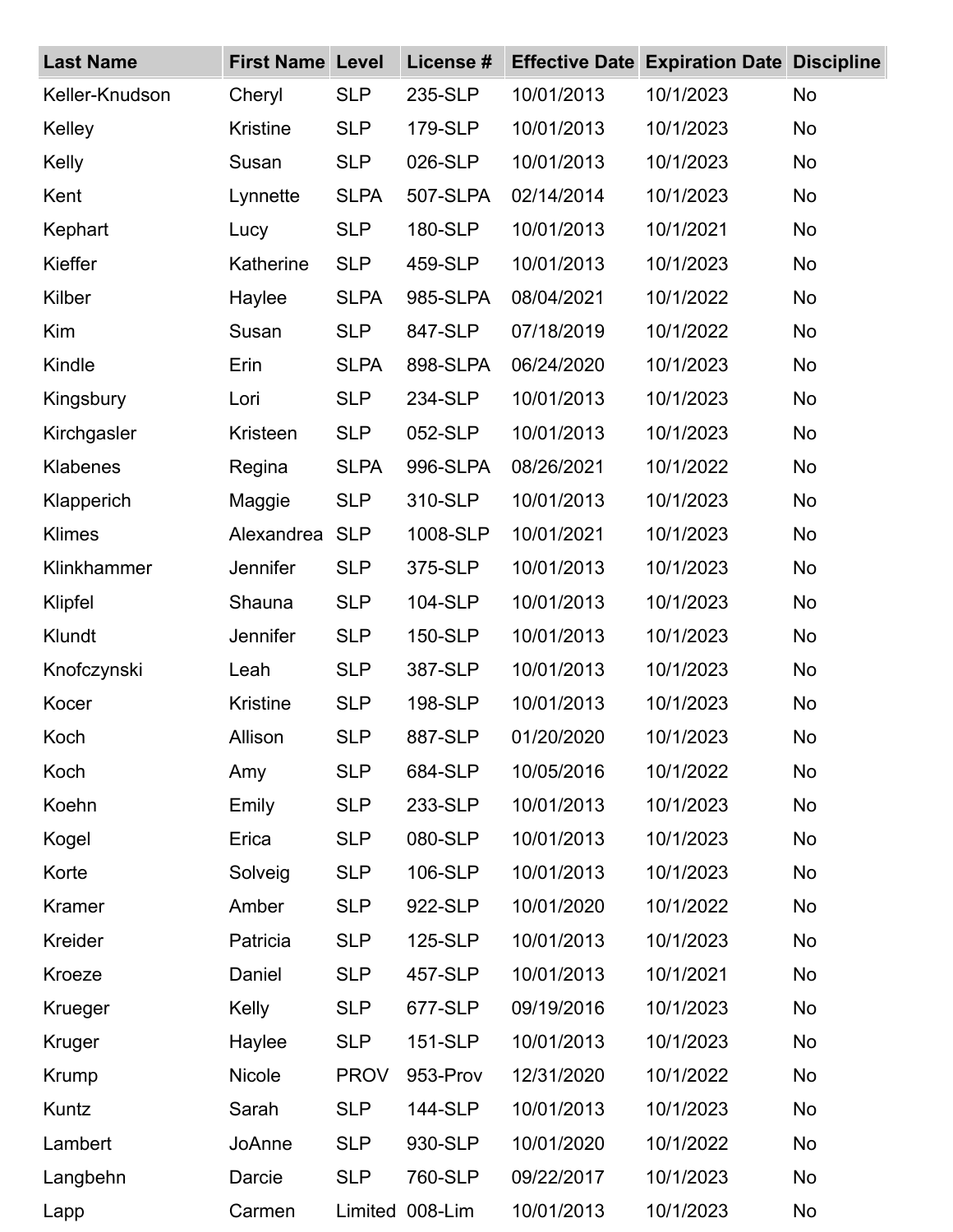| <b>Last Name</b>      | <b>First Name Level</b> |             | License #       |            | <b>Effective Date Expiration Date Discipline</b> |           |
|-----------------------|-------------------------|-------------|-----------------|------------|--------------------------------------------------|-----------|
| Larson                | Carlie                  | <b>SLP</b>  | 246-SLP         | 10/01/2013 | 10/1/2023                                        | No        |
| Larson                | Dorothy                 | <b>SLPA</b> | 957-SLPA        | 01/22/2021 | 10/1/2022                                        | <b>No</b> |
| Larson                | Dustin                  | <b>SLP</b>  | 046-SLP         | 10/01/2013 | 10/1/2023                                        | <b>No</b> |
| Larson                | Karin                   | <b>SLP</b>  | 107-SLP         | 10/01/2013 | 10/1/2023                                        | No        |
| Larson                | Mary                    | <b>SLP</b>  | 673-SLP         | 09/02/2016 | 10/1/2023                                        | <b>No</b> |
| Larson                | Roxann                  | <b>SLP</b>  | 336-SLP         | 10/01/2013 | 10/1/2023                                        | <b>No</b> |
| <b>Larson Shields</b> | Patricia                | <b>SLP</b>  | 172-SLP         | 10/01/2013 | 10/1/2023                                        | <b>No</b> |
| Latt                  | Michele                 | Limited     | 079-Lim         | 10/01/2013 | 10/1/2023                                        | <b>No</b> |
| Lauseng               | Debra                   |             | Limited 299-Lim | 10/01/2013 | 10/1/2023                                        | <b>No</b> |
| Lawrence-Thompson     | Mary                    | <b>SLP</b>  | 152-SLP         | 10/01/2013 | 10/1/2023                                        | <b>No</b> |
| LeBrun                | Abigail                 | <b>SLP</b>  | 923-SLP         | 10/01/2020 | 10/1/2022                                        | <b>No</b> |
| Leary                 | Jean                    | <b>SLP</b>  | 1023-SLP        | 10/05/2021 | 10/1/2023                                        | <b>No</b> |
| Lehmann               | Kaye                    | <b>SLP</b>  | 440-SLP         | 10/01/2013 | 10/1/2023                                        | <b>No</b> |
| Leibel                | Dawn                    | <b>SLPA</b> | 401-SLPA        | 10/01/2013 | 10/1/2023                                        | <b>No</b> |
| Lemke                 | Shannon                 | <b>SLP</b>  | 200-SLP         | 10/01/2013 | 10/1/2023                                        | <b>No</b> |
| Leners                | Katherine               | <b>SLP</b>  | 611-SLP         | 08/14/2014 | 10/1/2023                                        | <b>No</b> |
| Lindsay               | Kathleen                | <b>SLP</b>  | 191-SLP         | 10/01/2013 | 10/1/2023                                        | <b>No</b> |
| Lingle                | Sarah                   |             | Limited 343-Lim | 10/01/2013 | 10/1/2023                                        | <b>No</b> |
| Lingo                 | Matthew                 | <b>SLP</b>  | 691-SLP         | 11/17/2016 | 10/1/2022                                        | <b>No</b> |
| Little Moon           | Pamela                  | <b>SLPA</b> | 423-SLPA        | 10/01/2013 | 10/1/2023                                        | No.       |
| Livermont             | Carmen                  | <b>SLPA</b> | 512-SLPA        | 04/01/2014 | 10/1/2023                                        | <b>No</b> |
| Loeb                  | Julia                   | <b>SLP</b>  | 890-SLP         | 04/15/2020 | 10/1/2021                                        | <b>No</b> |
| Loftus                | Shelley                 | <b>SLPA</b> | 606-SLPA        | 08/24/2015 | 10/1/2022                                        | <b>No</b> |
| Long                  | Haley                   | <b>SLP</b>  | 724-SLP         | 07/10/2017 | 10/1/2022                                        | <b>No</b> |
| Lorang                | Tracey                  | <b>SLP</b>  | 108-SLP         | 10/01/2013 | 10/1/2023                                        | <b>No</b> |
| Lovre                 | Kierstin                | <b>SLPA</b> | 583-SLPA        | 06/30/2015 | 10/1/2022                                        | <b>No</b> |
| Lucido                | Ellie                   | <b>SLP</b>  | 810-SLP         | 10/15/2018 | 10/1/2022                                        | <b>No</b> |
| Lueth                 | Lexy                    | <b>SLP</b>  | 921-SLP         | 10/01/2020 | 10/1/2022                                        | <b>No</b> |
| Luhman                | Jessica                 | <b>SLP</b>  | 733-SLP         | 08/21/2017 | 10/1/2022                                        | <b>No</b> |
| Luikens               | <b>Brittni</b>          | <b>SLP</b>  | 536-SLP         | 07/28/2014 | 10/1/2023                                        | <b>No</b> |
| Lund                  | <b>Tamara</b>           | Limited     | 199-Lim         | 10/01/2013 | 10/1/2023                                        | <b>No</b> |
| Lundquist             | Melanie                 | <b>SLP</b>  | 250-SLP         | 10/01/2013 | 10/1/2023                                        | <b>No</b> |
| Lutteke               | Haley                   | <b>SLP</b>  | 719-SLP         | 06/21/2017 | 10/1/2022                                        | <b>No</b> |
| Maca                  | Rachel                  | <b>SLP</b>  | 515-SLP         | 04/28/2014 | 10/1/2023                                        | No        |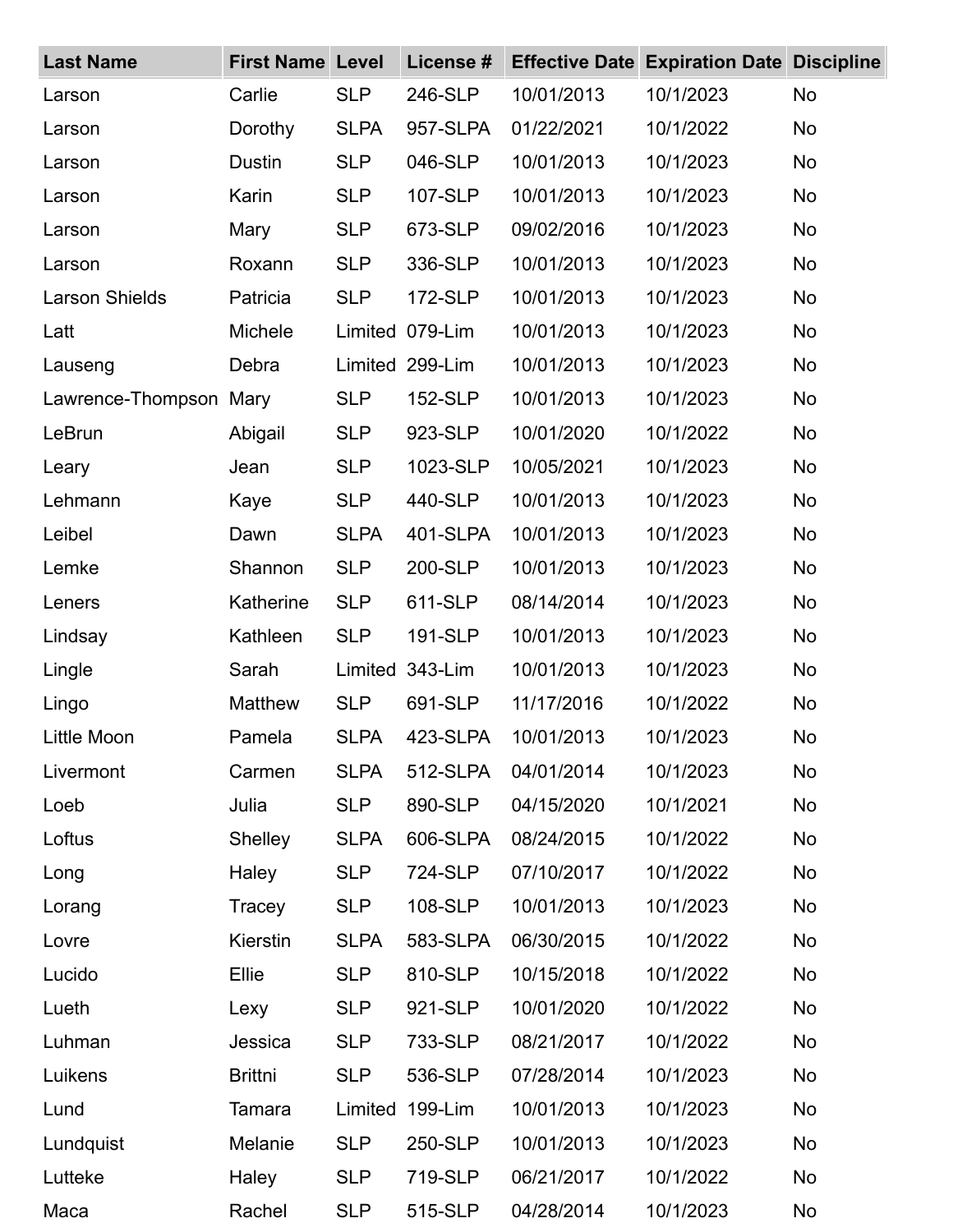| <b>Last Name</b>   | <b>First Name Level</b> |             | License #       |                      | <b>Effective Date Expiration Date Discipline</b> |           |
|--------------------|-------------------------|-------------|-----------------|----------------------|--------------------------------------------------|-----------|
| <b>Mack</b>        | Arica                   | <b>SLPA</b> | 999-SLPA        | 08/26/2021           | 10/1/2022                                        | No        |
| Mack               | Marlee                  | <b>PROV</b> | 983-Prov        | 08/02/2021           | 10/1/2022                                        | <b>No</b> |
| Mader              | Kathy                   | Limited     | 245-Lim         | 10/01/2013           | 10/1/2023                                        | <b>No</b> |
| Mader              | Robert                  | <b>SLPA</b> | 516-SLPA        | 05/09/2014           | 10/1/2023                                        | <b>No</b> |
| Mahan              | Karen                   | <b>SLP</b>  | 501-SLP         | 01/31/2014           | 10/1/2023                                        | <b>No</b> |
| Mairose            | Julie                   |             | Limited 324-Lim | 10/01/2013           | 10/1/2023                                        | <b>No</b> |
| Majeres            | Michael                 | <b>SLP</b>  | 109-SLP         | 10/01/2013           | 10/1/2023                                        | <b>No</b> |
| Malde              | Kelli                   | Limited     | 186-Lim         | 10/01/2013           | 10/1/2023                                        | <b>No</b> |
| Mammenga           | Megan                   | <b>SLPA</b> | 594-SLPA        | 07/30/2015           | 10/1/2022                                        | <b>No</b> |
| Mann               | Trudy                   | <b>SLPA</b> | 506-SLPA        | 02/14/2014           | 10/1/2023                                        | <b>No</b> |
| Marcel             | Julie                   | <b>SLP</b>  | 1038-SLP        | 1/25/2022            | 10/1/2023                                        | <b>No</b> |
| Marsh              | Emily                   | <b>SLPA</b> | 560-SLPA        | 10/20/2014           | 10/1/2022                                        | <b>No</b> |
| Masko              | Hannah                  | <b>SLPA</b> | 655-SLPA        | 07/19/2016           | 10/1/2023                                        | <b>No</b> |
| Mason              | Ruth                    | Limited     | 153-Lim         | 10/01/2013           | 10/1/2021                                        | <b>No</b> |
| <b>Masselink</b>   | Michelle                | <b>SLP</b>  | 881-SLP         | 12/11/2019           | 10/1/2023                                        | <b>No</b> |
| <b>Mathers</b>     | Spencer                 | <b>SLP</b>  | 874-SLP         | 10/01/2019           | 10/1/2023                                        | <b>No</b> |
| Mattern            | Mallorie                | <b>SLPA</b> | 949-SLPA        | 12/15/2020           | 10/1/2022                                        | <b>No</b> |
| <b>McClane</b>     | Kelly                   |             | Limited 284-Lim | 10/01/2013           | 10/1/2023                                        | <b>No</b> |
| <b>McCollister</b> | Mallory                 | <b>SLP</b>  | 405-SLP         | 10/01/2013           | 10/1/2023                                        | <b>No</b> |
| <b>McDermet</b>    | Andrea                  | <b>SLPA</b> | 569-SLPA        | 03/25/2015           | 10/1/2022                                        | No.       |
| McDowell           | Haley                   | <b>PROV</b> | 950-Prov        | 12/17/2020           | 10/1/2022                                        | No        |
| McEwen             | Lauren                  | <b>SLP</b>  | 771-SLP         | 05/02/2018           | 10/1/2023                                        | <b>No</b> |
| <b>McFarland</b>   | <b>Beth</b>             | <b>SLP</b>  | 359-SLP         | 10/01/2013           | 10/1/2021                                        | <b>No</b> |
| <b>McFarland</b>   | Megan                   | <b>SLP</b>  | 805-SLP         | 10/01/2018           | 10/1/2022                                        | <b>No</b> |
| <b>McKenney</b>    | Emily                   | <b>SLPA</b> |                 | 1029-SLPA 11/16/2021 | 10/1/2023                                        | <b>No</b> |
| McLennan           | Karen                   | <b>SLP</b>  | 390-SLP         | 10/01/2013           | 10/1/2023                                        | <b>No</b> |
| McMahon            | Renae                   | <b>SLP</b>  | 033-SLP         | 10/01/2013           | 10/1/2023                                        | <b>No</b> |
| Mees               | <b>Jennifer</b>         | <b>SLP</b>  | 244-SLP         | 10/01/2013           | 10/1/2023                                        | <b>No</b> |
| Meester            | Rachel                  | <b>SLP</b>  | 154-SLP         | 10/01/2013           | 10/1/2023                                        | <b>No</b> |
| Melton             | Jody                    | <b>SLP</b>  | 566-SLP         | 03/04/2015           | 10/1/2022                                        | <b>No</b> |
| Menke              | Elizabeth               | <b>SLP</b>  | 825-SLP         | 03/18/2019           | 10/1/2022                                        | <b>No</b> |
| Menke              | Michelle                | <b>SLP</b>  | 568-SLP         | 03/23/2015           | 10/1/2022                                        | <b>No</b> |
| Mercado - Ford     | Olivia                  | <b>SLP</b>  | 680-SLP         | 10/01/2016           | 10/1/2022                                        | No        |
| Meyer              | Danielle                | <b>SLP</b>  | 755-SLP         | 09/20/2017           | 10/1/2023                                        | No        |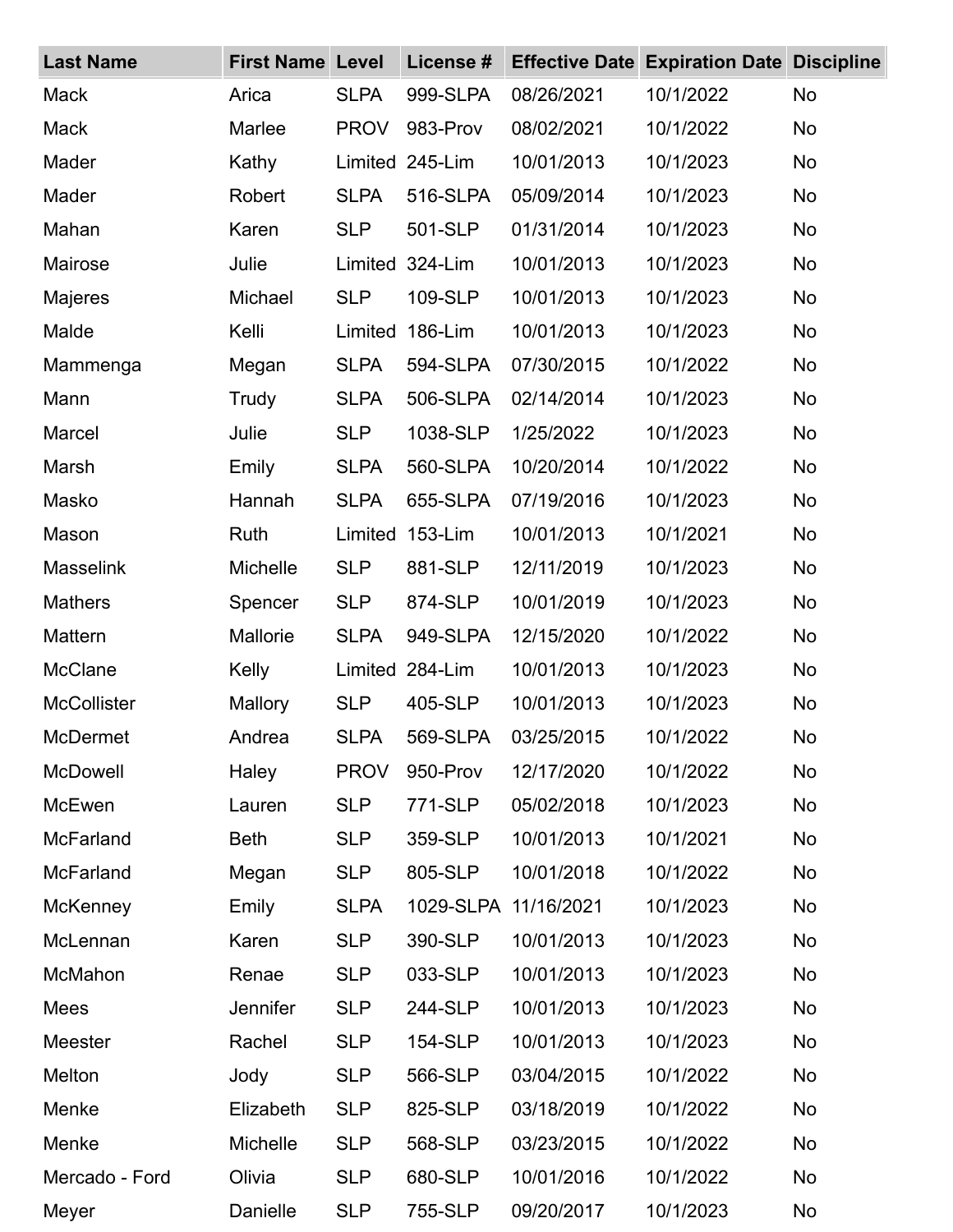| <b>Last Name</b>     | <b>First Name Level</b> |             | License # | <b>Effective Date</b> | <b>Expiration Date Discipline</b> |           |
|----------------------|-------------------------|-------------|-----------|-----------------------|-----------------------------------|-----------|
| Meyer                | Samantha                | <b>SLPA</b> | 548-SLPA  | 09/03/2014            | 10/1/2023                         | No        |
| Meyer                | Tracy                   | <b>SLP</b>  | 354-SLP   | 10/01/2013            | 10/1/2023                         | <b>No</b> |
| <b>Meyer Roberts</b> | Kim                     | <b>SLP</b>  | 130-SLP   | 10/01/2013            | 10/1/2023                         | <b>No</b> |
| Michael              | Kaycee                  | <b>SLP</b>  | 626-SLP   | 08/06/2014            | 10/1/2023                         | <b>No</b> |
| <b>Mikkelsen</b>     | Lindsey                 | <b>SLP</b>  | 868-SLP   | 10/01/2019            | 10/1/2022                         | <b>No</b> |
| Milbach              | Erica                   | <b>SLP</b>  | 962-SLP   | 02/18/2021            | 10/1/2022                         | <b>No</b> |
| <b>Miller</b>        | Dana                    | <b>SLP</b>  | 242-SLP   | 10/01/2013            | 10/1/2023                         | <b>No</b> |
| Miller               | Jenna                   | <b>SLP</b>  | 624-SLP   | 12/23/2013            | 10/1/2023                         | <b>No</b> |
| Miller               | Kayla                   | <b>SLP</b>  | 770-SLP   | 04/11/2018            | 10/1/2021                         | <b>No</b> |
| <b>Miller</b>        | Lorri                   | Limited     | 348-Lim   | 10/01/2013            | 10/1/2023                         | <b>No</b> |
| <b>Mills</b>         | Domenica                | <b>SLP</b>  | 347-SLP   | 10/01/2013            | 10/1/2023                         | <b>No</b> |
| Moe                  | Danielle                | <b>SLP</b>  | 934-SLP   | 10/01/2020            | 10/1/2022                         | <b>No</b> |
| Mohn                 | Candice                 | <b>SLP</b>  | 374-SLP   | 10/01/2013            | 10/1/2023                         | <b>No</b> |
| Molascon             | Holly                   | <b>SLP</b>  | 023-SLP   | 10/01/2013            | 10/1/2023                         | <b>No</b> |
| Monger               | Mary                    | Limited     | 418-Lim   | 10/01/2013            | 10/1/2021                         | <b>No</b> |
| Monize               | Ainsley                 | <b>SLP</b>  | 621-SLP   | 10/01/2013            | 10/1/2023                         | <b>No</b> |
| Montandon            | Sarah                   | <b>PROV</b> | 1035-Prov | 12/29/2021            | 10/1/2023                         | <b>No</b> |
| Montgomery           | Amanda                  | <b>SLP</b>  | 532-SLP   | 07/15/2014            | 10/1/2023                         | <b>No</b> |
| <b>Morrill</b>       | Aimee                   | <b>SLP</b>  | 184-SLP   | 10/01/2013            | 10/1/2023                         | No        |
| Morton               | Ann                     | <b>SLP</b>  | 955-SLP   | 01/14/2021            | 10/1/2022                         | No        |
| <b>Mueller</b>       | Michele                 | <b>SLP</b>  | 861-SLP   | 08/07/2019            | 10/1/2022                         | <b>No</b> |
| Muilenburg           | Kylie                   | <b>PROV</b> | 1040-Prov | 2/10/2022             | 10/1/2023                         | <b>No</b> |
| Munkvold             | Cheryl                  | <b>SLP</b>  | 127-SLP   | 10/01/2013            | 10/1/2023                         | <b>No</b> |
| Murphy               | <b>Nicole</b>           | <b>SLP</b>  | 620-SLP   | 09/28/2015            | 10/1/2023                         | <b>No</b> |
| Mutziger             | Angela                  | <b>SLP</b>  | 241-SLP   | 10/01/2013            | 10/1/2023                         | No        |
| Naser                | <b>Shelly</b>           | <b>SLP</b>  | 364-SLP   | 10/01/2013            | 10/1/2023                         | <b>No</b> |
| Nedved               | <b>Brenda</b>           | <b>SLP</b>  | 110-SLP   | 10/01/2013            | 10/1/2023                         | <b>No</b> |
| Neiger               | Susan                   | Limited     | 148-Lim   | 10/01/2013            | 10/1/2023                         | <b>No</b> |
| Neisner              | Amanda                  | <b>SLP</b>  | 018-SLP   | 10/01/2013            | 10/1/2023                         | <b>No</b> |
| Nelson               | Kelli                   | <b>SLP</b>  | 889-SLP   | 03/20/2020            | 10/1/2021                         | <b>No</b> |
| Nelson               | Rhonda                  | Limited     | 197-Lim   | 10/01/2013            | 10/1/2023                         | <b>No</b> |
| <b>Nesladek</b>      | Joette                  | <b>SLP</b>  | 692-SLP   | 12/06/2016            | 10/1/2022                         | <b>No</b> |
| Nettestad            | Alisha                  | <b>SLP</b>  | 651-SLP   | 06/30/2016            | 10/1/2023                         | <b>No</b> |
| <b>Netz</b>          | Kathryn                 | <b>SLP</b>  | 851-SLP   | 07/26/2019            | 10/1/2022                         | <b>No</b> |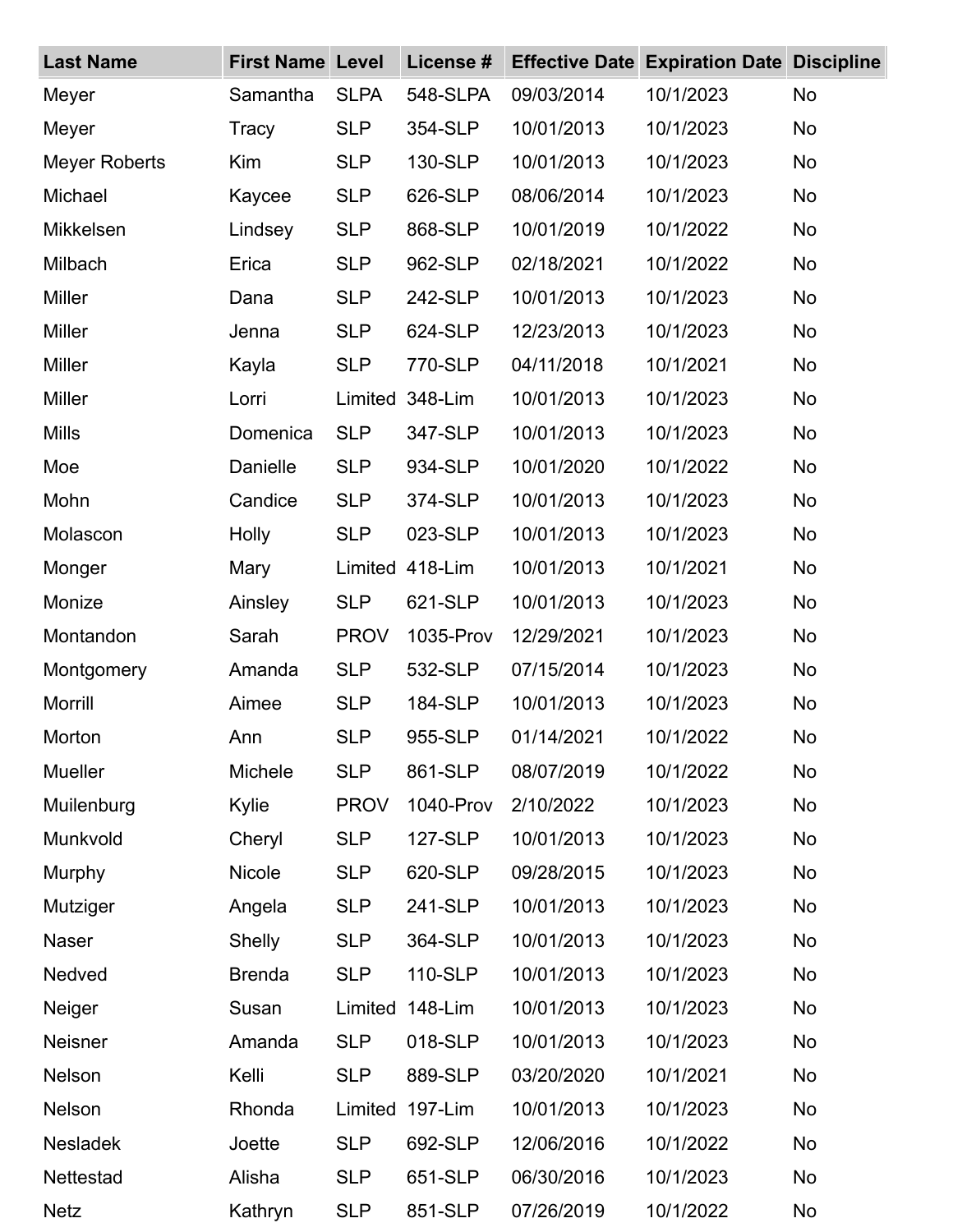| <b>Last Name</b> | <b>First Name Level</b> |             | License #       | <b>Effective Date</b> | <b>Expiration Date Discipline</b> |           |
|------------------|-------------------------|-------------|-----------------|-----------------------|-----------------------------------|-----------|
| Neugebauer       | Angela                  | <b>SLP</b>  | 169-SLP         | 10/01/2013            | 10/1/2023                         | No        |
| Newcomb          | Jennifer                | <b>SLP</b>  | 156-SLP         | 10/01/2013            | 10/1/2022                         | <b>No</b> |
| <b>Newkirk</b>   | Lindsay                 | <b>SLPA</b> | 946-SLPA        | 12/01/2020            | 10/1/2022                         | <b>No</b> |
| Nguyen           | Amber                   | <b>SLP</b>  | 058-SLP         | 10/01/2013            | 10/1/2023                         | <b>No</b> |
| Nieman           | Tyann                   | Limited     | 196-Lim         | 10/01/2013            | 10/1/2023                         | <b>No</b> |
| <b>Niles</b>     | Carrie                  |             | Limited 240-Lim | 10/01/2013            | 10/1/2023                         | <b>No</b> |
| Noldner          | Terri                   | <b>SLP</b>  | 373-SLP         | 10/01/2013            | 10/1/2023                         | <b>No</b> |
| <b>Nolz</b>      | Chad                    | Limited     | 004-Lim         | 10/01/2013            | 10/1/2023                         | <b>No</b> |
| Norby            | <b>Tory</b>             | <b>SLP</b>  | 703-SLP         | 02/01/2017            | 10/1/2022                         | No        |
| Nordstrom        | Holly                   | <b>SLP</b>  | 596-SLP         | 06/11/2014            | 10/1/2022                         | <b>No</b> |
| Norquist         | Caitlin                 | <b>PROV</b> | 1018-Prov       | 10/01/2021            | 10/1/2023                         | <b>No</b> |
| Norton           | Emilie                  | <b>SLP</b>  | 995-SLP         | 08/24/2021            | 10/1/2022                         | <b>No</b> |
| Novak            | Holly                   | <b>SLP</b>  | 834-SLP         | 05/14/2019            | 10/1/2022                         | <b>No</b> |
| O"Connell        | Lucinda                 | <b>SLPA</b> | 527-SLPA        | 06/30/2014            | 10/1/2023                         | No        |
| Oakes            | Katie                   | <b>SLP</b>  | 809-SLP         | 10/01/2018            | 10/1/2022                         | <b>No</b> |
| Odland           | Diane                   | Limited     | 317-Lim         | 10/01/2013            | 10/1/2023                         | <b>No</b> |
| Oetken           | Jody                    | <b>SLP</b>  | 485-SLP         | 12/16/2013            | 10/1/2023                         | <b>No</b> |
| Ohm              | Morgan                  | <b>SLP</b>  | 935-SLP         | 10/07/2020            | 10/1/2022                         | <b>No</b> |
| Olson            | Karen                   | <b>SLP</b>  | 947-SLP         | 12/02/2020            | 10/1/2022                         | <b>No</b> |
| Olson            | Kelsey                  | <b>SLPA</b> | 779-SLPA        | 07/30/2018            | 10/1/2023                         | No        |
| Oro              | Mariko                  | <b>SLP</b>  | 828-SLP         | 04/16/2019            | 10/1/2022                         | <b>No</b> |
| Orton            | Kayla                   | <b>SLP</b>  | 663-SLP         | 08/11/2016            | 10/1/2023                         | <b>No</b> |
| Oster            | Amanda                  | <b>SLP</b>  | 319-SLP         | 10/01/2013            | 10/1/2021                         | <b>No</b> |
| Oster            | Debra                   | Limited     | 020-Lim         | 10/01/2013            | 10/1/2023                         | <b>No</b> |
| Oster            | Tiffany                 | <b>SLP</b>  | 291-SLP         | 10/01/2013            | 10/1/2023                         | <b>No</b> |
| Ostermyer        | Jayde                   | <b>SLP</b>  | 928-SLP         | 10/01/2020            | 10/1/2022                         | <b>No</b> |
| Oyen             | Larissa                 | <b>SLP</b>  | 032-SLP         | 10/01/2013            | 10/1/2023                         | <b>No</b> |
| Page             | <b>Bridget</b>          | <b>SLP</b>  | 022-SLP         | 10/01/2013            | 10/1/2023                         | <b>No</b> |
| Palmer           | <b>Nicole</b>           | <b>SLP</b>  | 431-SLP         | 10/01/2013            | 10/1/2023                         | <b>No</b> |
| Paquette         | Juliana                 | <b>SLP</b>  | 709-SLP         | 03/07/2017            | 10/1/2022                         | <b>No</b> |
| Parsells         | Ann                     | <b>SLP</b>  | 455-SLP         | 10/01/2013            | 10/1/2023                         | <b>No</b> |
| Pasek            | Jill                    | <b>SLP</b>  | 257-SLP         | 10/01/2013            | 10/1/2023                         | <b>No</b> |
| Patton           | Kendra                  | <b>SLP</b>  | 924-SLP         | 10/01/2020            | 10/1/2022                         | No        |
| Paulson          | Amy                     | <b>SLP</b>  | 350-SLP         | 10/01/2013            | 10/1/2021                         | No        |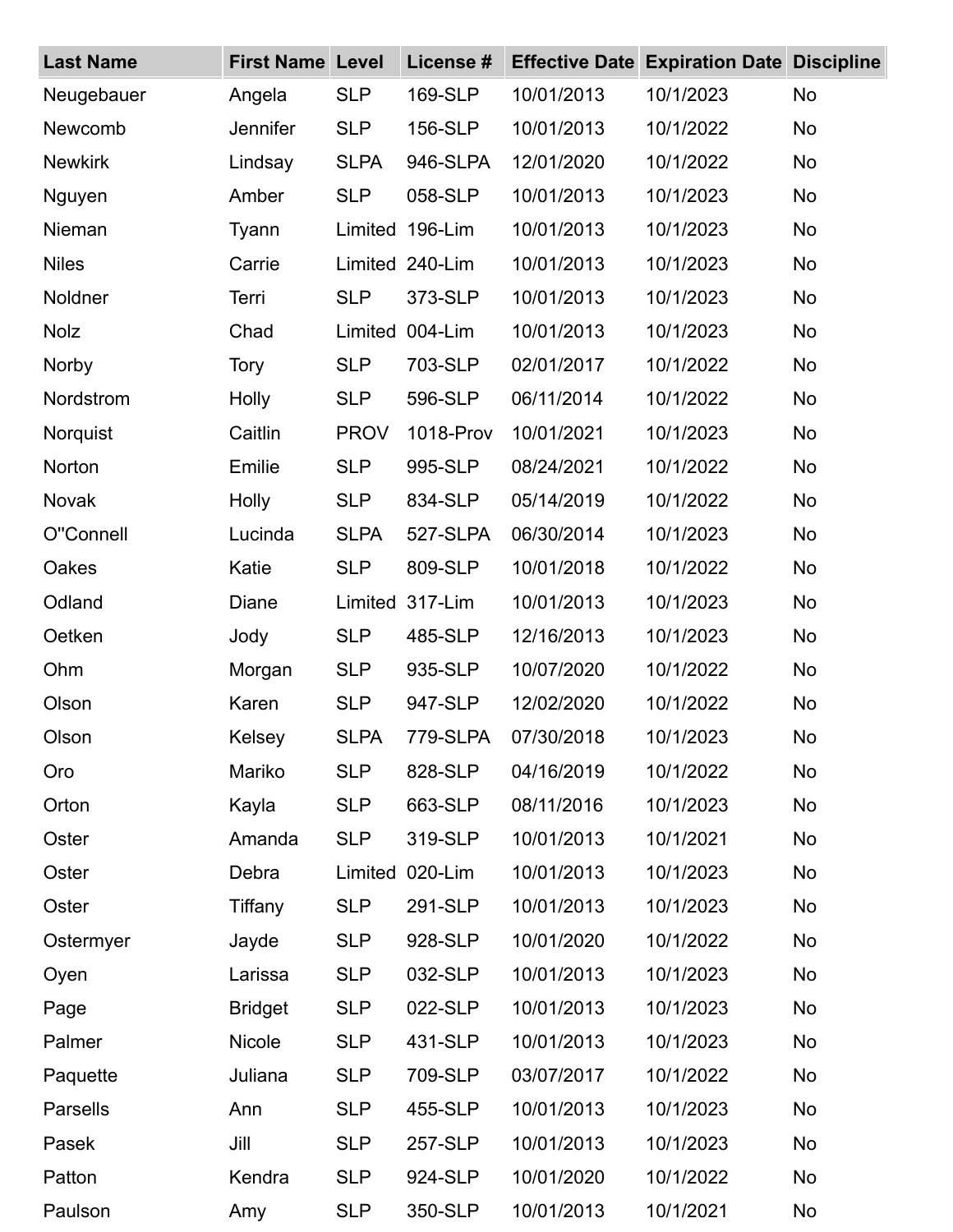| <b>Last Name</b> | <b>First Name Level</b> |             | License # | <b>Effective Date</b> | <b>Expiration Date Discipline</b> |           |
|------------------|-------------------------|-------------|-----------|-----------------------|-----------------------------------|-----------|
| Pawlowski        | Christine               | <b>SLP</b>  | 115-SLP   | 10/01/2013            | 10/1/2023                         | No        |
| Pearson Ash      | Kristen                 | <b>SLP</b>  | 178-SLP   | 10/01/2013            | 10/1/2023                         | <b>No</b> |
| Pekas            | Lindsi                  | <b>SLP</b>  | 795-SLP   | 10/01/2018            | 10/1/2022                         | <b>No</b> |
| Peldo            | Julie                   | <b>SLP</b>  | 194-SLP   | 10/01/2013            | 10/1/2023                         | <b>No</b> |
| Perrion          | Annie                   | <b>SLP</b>  | 798-SLP   | 10/01/2018            | 10/1/2022                         | <b>No</b> |
| Pesante          | Carmen                  | <b>SLP</b>  | 815-SLP   | 11/26/2018            | 10/1/2022                         | <b>No</b> |
| Peschong         | Elizabeth               | <b>SLP</b>  | 149-SLP   | 10/01/2013            | 10/1/2021                         | <b>No</b> |
| Peschong         | Sarah                   | <b>SLP</b>  | 456-SLP   | 10/01/2013            | 10/1/2023                         | <b>No</b> |
| Pesicka-Bortnem  | Peggy                   | <b>SLP</b>  | 039-SLP   | 10/01/2013            | 10/1/2023                         | <b>No</b> |
| Petersen         | Amy                     | <b>SLP</b>  | 433-SLP   | 10/01/2013            | 10/1/2023                         | <b>No</b> |
| Petersen         | Kathleen                | <b>SLP</b>  | 1041-SLP  | 2/14/2022             | 10/1/2023                         | <b>No</b> |
| Peterson         | April                   | <b>SLP</b>  | 112-SLP   | 10/01/2013            | 10/1/2023                         | <b>No</b> |
| Peterson         | <b>Brittany</b>         | <b>SLPA</b> | 909-SLPA  | 08/11/2020            | 10/1/2023                         | <b>No</b> |
| Peterson         | Susan                   | <b>SLP</b>  | 801-SLP   | 10/01/2018            | 10/1/2022                         | <b>No</b> |
| Petrik           | Sharon                  | <b>SLP</b>  | 113-SLP   | 10/01/2013            | 10/1/2023                         | <b>No</b> |
| Peyton           | Mary                    | <b>SLP</b>  | 183-SLP   | 10/01/2013            | 10/1/2023                         | <b>No</b> |
| <b>Philips</b>   | Marissa                 | <b>PROV</b> | 981-Prov  | 07/19/2021            | 10/1/2022                         | <b>No</b> |
| Pohlen           | Cassidy                 | <b>SLPA</b> | 843-SLPA  | 06/28/2019            | 10/1/2022                         | <b>No</b> |
| Polasky          | Kara                    | <b>SLP</b>  | 1021-SLP  | 10/01/2021            | 10/1/2023                         | <b>No</b> |
| Polkinghorn      | Tanya                   | <b>SLP</b>  | 488-SLP   | 01/07/2014            | 10/1/2021                         | <b>No</b> |
| Pommer           | Kari                    | Limited     | 066-Lim   | 10/01/2013            | 10/1/2023                         | <b>No</b> |
| Popowski         | Kristy                  | <b>SLP</b>  | 010-SLP   | 10/01/2013            | 10/1/2023                         | <b>No</b> |
| Poppinga         | Courtney                | <b>SLP</b>  | 988-SLP   | 08/09/2021            | 10/1/2022                         | <b>No</b> |
| Portra           | Jamie                   | <b>SLP</b>  | 114-SLP   | 10/01/2013            | 10/1/2023                         | <b>No</b> |
| Pratt            | Abbey                   | <b>PROV</b> | 976-Prov  | 06/04/2021            | 10/1/2022                         | <b>No</b> |
| Prezas           | Raul                    | <b>SLP</b>  | 1031-SLP  | 11/29/2021            | 10/1/2023                         | <b>No</b> |
| Prostrollo       | Taylor                  | <b>SLP</b>  | 666-SLP   | 08/19/2016            | 10/1/2023                         | <b>No</b> |
| Protexter        | Jaculin                 | <b>SLP</b>  | 351-SLP   | 10/01/2013            | 10/1/2023                         | <b>No</b> |
| Pruner           | Amber                   | <b>SLP</b>  | 082-SLP   | 10/01/2013            | 10/1/2023                         | <b>No</b> |
| Pruskowski       | Justine                 | <b>SLP</b>  | 973-SLP   | 05/21/2021            | 10/1/2022                         | <b>No</b> |
| Pudwill          | Danilee                 | <b>SLP</b>  | 157-SLP   | 10/01/2013            | 10/1/2023                         | <b>No</b> |
| Purdy            | Jordan                  | <b>SLP</b>  | 643-SLP   | 05/23/2016            | 10/1/2023                         | <b>No</b> |
| Quamen           | Carrie                  | <b>SLP</b>  | 293-SLP   | 10/01/2013            | 10/1/2023                         | <b>No</b> |
| Quissell         | Angela                  | Limited     | 158-Lim   | 10/01/2013            | 10/1/2023                         | No        |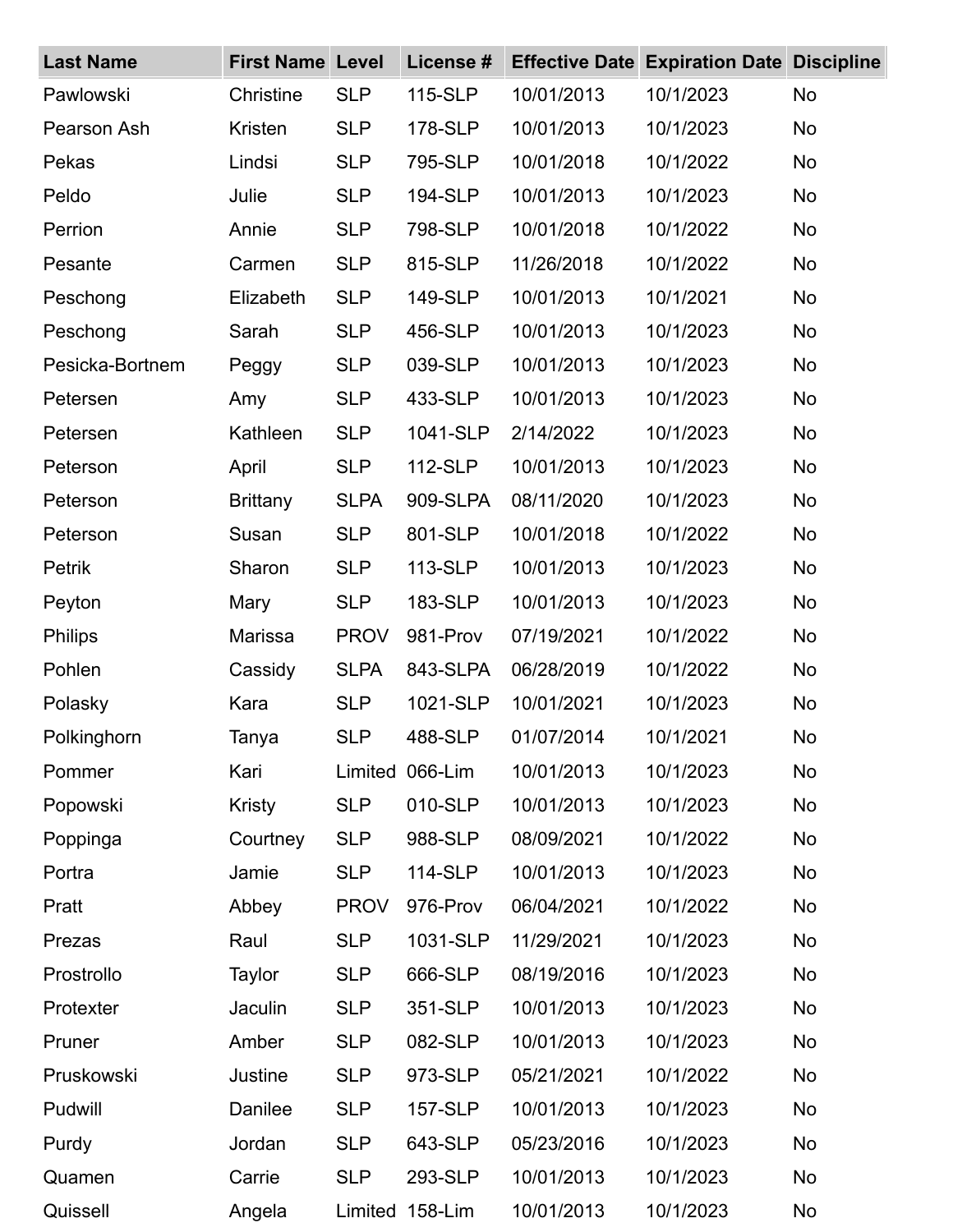| <b>Last Name</b> | <b>First Name Level</b> |             | License #       |            | <b>Effective Date Expiration Date Discipline</b> |           |
|------------------|-------------------------|-------------|-----------------|------------|--------------------------------------------------|-----------|
| Raad             | Jill                    | <b>SLP</b>  | 1003-SLP        | 10/01/2021 | 10/1/2023                                        | No        |
| Ramos            | Megan                   | <b>SLP</b>  | 763-SLP         | 11/01/2017 | 10/1/2023                                        | No        |
| Randall          | Robyn                   | Limited     | 292-Lim         | 10/01/2013 | 10/1/2023                                        | <b>No</b> |
| Rands            | Alexa                   | <b>SLP</b>  | 1042-SLP        | 2/15/2022  | 10/1/2023                                        | No        |
| Range            | Kelsey                  | <b>SLPA</b> | 821-SLPA        | 01/21/2019 | 10/1/2022                                        | <b>No</b> |
| Raschke          | Allison                 | <b>SLPA</b> | 865-SLPA        | 08/22/2019 | 10/1/2022                                        | <b>No</b> |
| Rathbun          | Susan                   | Limited     | 283-Lim         | 10/01/2013 | 10/1/2021                                        | <b>No</b> |
| Ratzlaff         | Tara                    | <b>SLP</b>  | 428-SLP         | 10/01/2013 | 10/1/2021                                        | <b>No</b> |
| Rausch           | Michelle                | <b>SLP</b>  | 509-SLP         | 03/18/2014 | 10/1/2023                                        | No        |
| Rawles           | Lindsey                 | <b>SLPA</b> | 725-SLPA        | 07/19/2017 | 10/1/2022                                        | <b>No</b> |
| Ray              | Jami                    | <b>SLP</b>  | 159-SLP         | 10/01/2013 | 10/1/2023                                        | <b>No</b> |
| Raysby-Park      | Cheryl                  | <b>SLP</b>  | 453-SLP         | 10/01/2013 | 10/1/2023                                        | <b>No</b> |
| Reimer           | Sarah                   | <b>SLP</b>  | 603-SLP         | 08/17/2015 | 10/1/2022                                        | <b>No</b> |
| Reiner           | Kristin                 | <b>SLP</b>  | 226-SLP         | 10/01/2013 | 10/1/2023                                        | No        |
| Reins            | Kimber                  | <b>SLP</b>  | 896-SLP         | 06/15/2020 | 10/1/2023                                        | <b>No</b> |
| Reitz            | <b>Nicole</b>           | <b>SLP</b>  | 323-SLP         | 10/01/2013 | 10/1/2023                                        | <b>No</b> |
| Remily           | Kelly                   | <b>SLP</b>  | 502-SLP         | 02/03/2014 | 10/1/2023                                        | <b>No</b> |
| <b>Reurink</b>   | Linda                   | <b>SLP</b>  | 294-SLP         | 10/01/2013 | 10/1/2023                                        | <b>No</b> |
| Riggert          | Joseph                  | <b>SLP</b>  | 386-SLP         | 10/01/2013 | 10/1/2023                                        | <b>No</b> |
| Robbennolt       | Kayla                   | <b>SLPA</b> | 720-SLPA        | 06/26/2017 | 10/1/2022                                        | <b>No</b> |
| Rock             | Donica                  | <b>SLP</b>  | 761-SLP         | 09/28/2017 | 10/1/2023                                        | <b>No</b> |
| Rogers           | Katie                   | <b>SLP</b>  | 688-SLP         | 10/21/2016 | 10/1/2022                                        | <b>No</b> |
| Rohan            | Anne                    | <b>SLP</b>  | 992-SLP         | 08/11/2021 | 10/1/2022                                        | <b>No</b> |
| Rolstad          | Allison                 | <b>SLPA</b> | 511-SLPA        | 04/01/2014 | 10/1/2023                                        | <b>No</b> |
| Ronayne          | Liza                    | <b>SLP</b>  | 334-SLP         | 10/01/2013 | 10/1/2023                                        | <b>No</b> |
| Rosenquist       | Joyce                   | <b>SLP</b>  | 927-SLP         | 10/01/2020 | 10/1/2022                                        | <b>No</b> |
| Rossi            | Anna                    | <b>SLP</b>  | 878-SLP         | 10/17/2019 | 10/1/2021                                        | <b>No</b> |
| Roy              | Jacki                   | <b>SLP</b>  | 416-SLP         | 10/01/2013 | 10/1/2023                                        | <b>No</b> |
| Saathoff         | Marci                   | Limited     | 168-Lim         | 10/01/2013 | 10/1/2023                                        | <b>No</b> |
| Sabers           | Lisa                    |             | Limited 019-Lim | 10/01/2013 | 10/1/2023                                        | <b>No</b> |
| Sabin            | Karen                   | <b>SLPA</b> | 407-SLPA        | 10/01/2013 | 10/1/2021                                        | <b>No</b> |
| Sandven          | <b>Nicole</b>           | <b>SLPA</b> | 785-SLPA        | 08/17/2018 | 10/1/2023                                        | <b>No</b> |
| Sauder           | Sherri                  | <b>SLP</b>  | 689-SLP         | 11/07/2016 | 10/1/2022                                        | <b>No</b> |
| Savage           | Hanna                   | <b>SLP</b>  | 1009-SLP        | 10/01/2021 | 10/1/2023                                        | No        |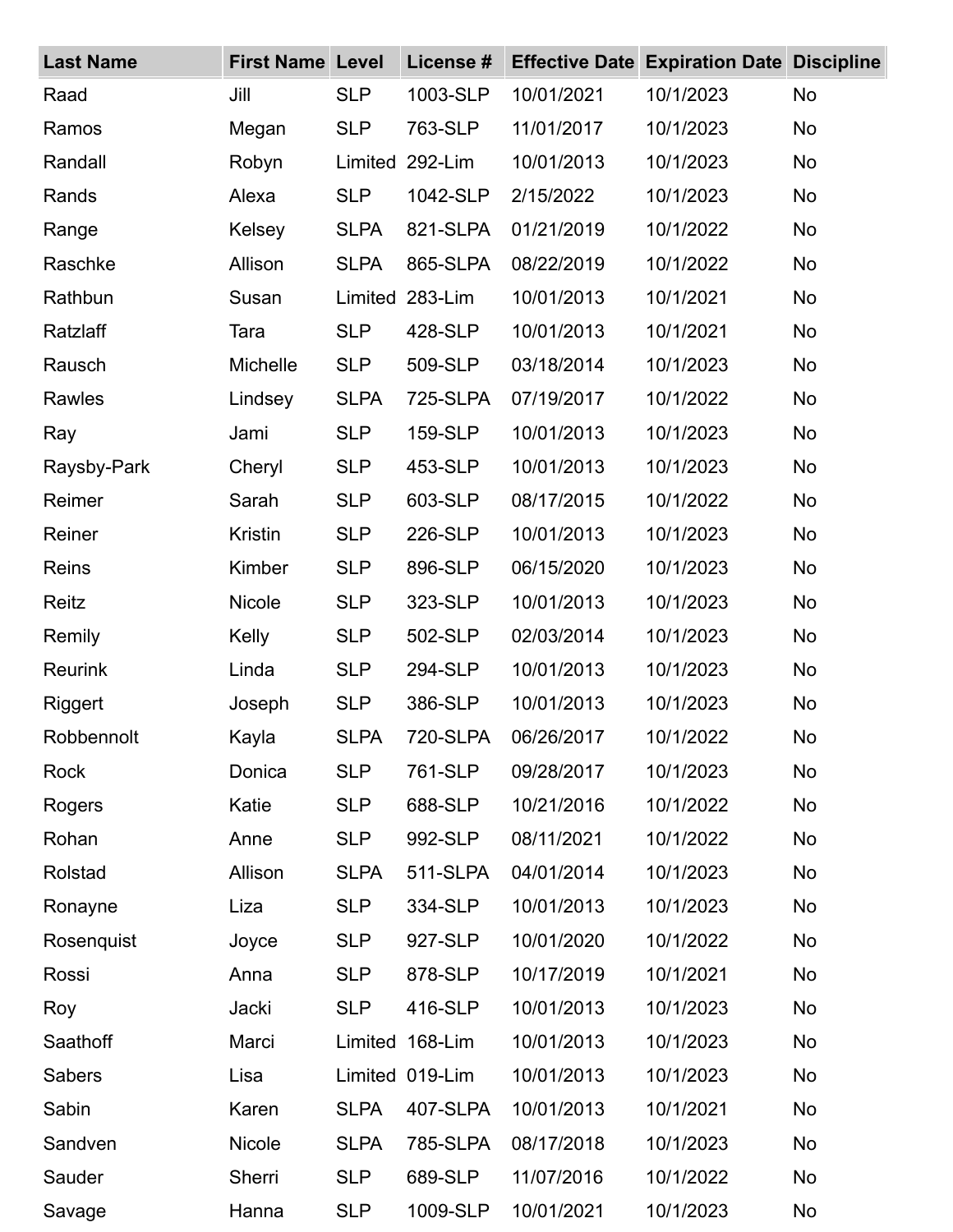| <b>Last Name</b> | <b>First Name Level</b> |             | License # | <b>Effective Date</b> | <b>Expiration Date Discipline</b> |           |
|------------------|-------------------------|-------------|-----------|-----------------------|-----------------------------------|-----------|
| Saxen            | Taylor                  | <b>SLP</b>  | 917-SLP   | 09/17/2020            | 10/1/2023                         | <b>No</b> |
| Schaefer         | Amanda                  | <b>SLPA</b> | 664-SLPA  | 08/11/2016            | 10/1/2023                         | <b>No</b> |
| <b>Schlesser</b> | Julia                   | Limited     | 306-Lim   | 10/01/2013            | 10/1/2021                         | <b>No</b> |
| Schmidt          | <b>Brittany</b>         | <b>SLP</b>  | 123-SLP   | 10/01/2013            | 10/1/2023                         | <b>No</b> |
| Schmidt          | Rochelle                | Limited     | 116-Lim   | 10/01/2013            | 10/1/2023                         | <b>No</b> |
| Schmidt          | Taya                    | <b>SLP</b>  | 646-SLP   | 06/07/2016            | 10/1/2023                         | <b>No</b> |
| <b>Schmitt</b>   | Laura                   | <b>SLP</b>  | 783-SLP   | 08/13/2018            | 10/1/2021                         | <b>No</b> |
| Schnabel         | Lorna                   | Limited     | 185-Lim   | 10/01/2013            | 10/1/2023                         | <b>No</b> |
| Schneider        | <b>Bonnie</b>           | <b>SLP</b>  | 479-SLP   | 12/09/2013            | 10/1/2023                         | <b>No</b> |
| Schneider        | Jessica                 | <b>SLP</b>  | 415-SLP   | 10/01/2013            | 10/1/2023                         | <b>No</b> |
| Schneider        | Megan                   | <b>SLP</b>  | 802-SLP   | 10/01/2018            | 10/1/2022                         | <b>No</b> |
| Schoenefeld      | Dalynn                  | <b>SLP</b>  | 059-SLP   | 10/01/2013            | 10/1/2023                         | <b>No</b> |
| Scholten         | Laura                   | <b>SLP</b>  | 189-SLP   | 10/01/2013            | 10/1/2023                         | <b>No</b> |
| Schuetzle        | Marti                   | <b>SLP</b>  | 969-SLP   | 04/30/2021            | 10/1/2022                         | <b>No</b> |
| Schultz          | <b>Jennifer</b>         | <b>SLP</b>  | 064-SLP   | 10/01/2013            | 10/1/2023                         | <b>No</b> |
| Schulze          | Stefanie                | <b>SLP</b>  | 739-SLP   | 08/21/2017            | 10/1/2023                         | <b>No</b> |
| Schumacher       | Jaunita                 | Limited     | 193-Lim   | 10/01/2013            | 10/1/2023                         | <b>No</b> |
| Schumacher       | <b>Teresa</b>           | <b>SLP</b>  | 1036-SLP  | 1/18/2022             | 10/1/2023                         | <b>No</b> |
| Schurr           | Ashley                  | <b>SLP</b>  | 869-SLP   | 10/01/2019            | 10/1/2022                         | <b>No</b> |
| Schwinger        | Mindy                   | <b>SLP</b>  | 182-SLP   | 10/01/2013            | 10/1/2023                         | No.       |
| <b>Scott</b>     | Julie                   | <b>SLP</b>  | 372-SLP   | 10/01/2013            | 10/1/2023                         | <b>No</b> |
| Seger            | <b>Becky</b>            | <b>SLP</b>  | 994-SLP   | 08/18/2021            | 10/1/2022                         | <b>No</b> |
| Seger            | Ginny                   | <b>SLPA</b> | 409-SLPA  | 10/01/2013            | 10/1/2023                         | <b>No</b> |
| Sengos           | Megan                   | <b>SLP</b>  | 430-SLP   | 10/01/2013            | 10/1/2023                         | <b>No</b> |
| Sewell           | <b>Brittany</b>         | <b>SLP</b>  | 1014-SLP  | 10/01/2021            | 10/1/2023                         | <b>No</b> |
| Shackleton       | Lynda                   | <b>SLP</b>  | 316-SLP   | 10/01/2013            | 10/1/2023                         | <b>No</b> |
| Sheffield        | Rachel                  | <b>SLP</b>  | 971-SLP   | 05/12/2021            | 10/1/2022                         | <b>No</b> |
| Sherard          | Stephanie               | <b>SLP</b>  | 392-SLP   | 10/01/2013            | 10/1/2023                         | <b>No</b> |
| Shin             | <b>Jennifer</b>         | <b>PROV</b> | 897-Prov  | 06/15/2020            | 10/1/2021                         | <b>No</b> |
| Shreeve          | Haylee                  | <b>SLP</b>  | 986-SLP   | 08/06/2021            | 10/1/2022                         | <b>No</b> |
| Slattery         | Janet                   | <b>SLP</b>  | 713-SLP   | 04/26/2017            | 10/1/2022                         | <b>No</b> |
| Smith            | Arielle                 | <b>SLP</b>  | 232-SLP   | 10/01/2013            | 10/1/2023                         | <b>No</b> |
| Smith            | Erin                    | <b>SLP</b>  | 762-SLP   | 10/24/2017            | 10/1/2023                         | No        |
| Smith            | Kelsey                  | <b>SLP</b>  | 619-SLP   | 09/28/2015            | 10/1/2023                         | No        |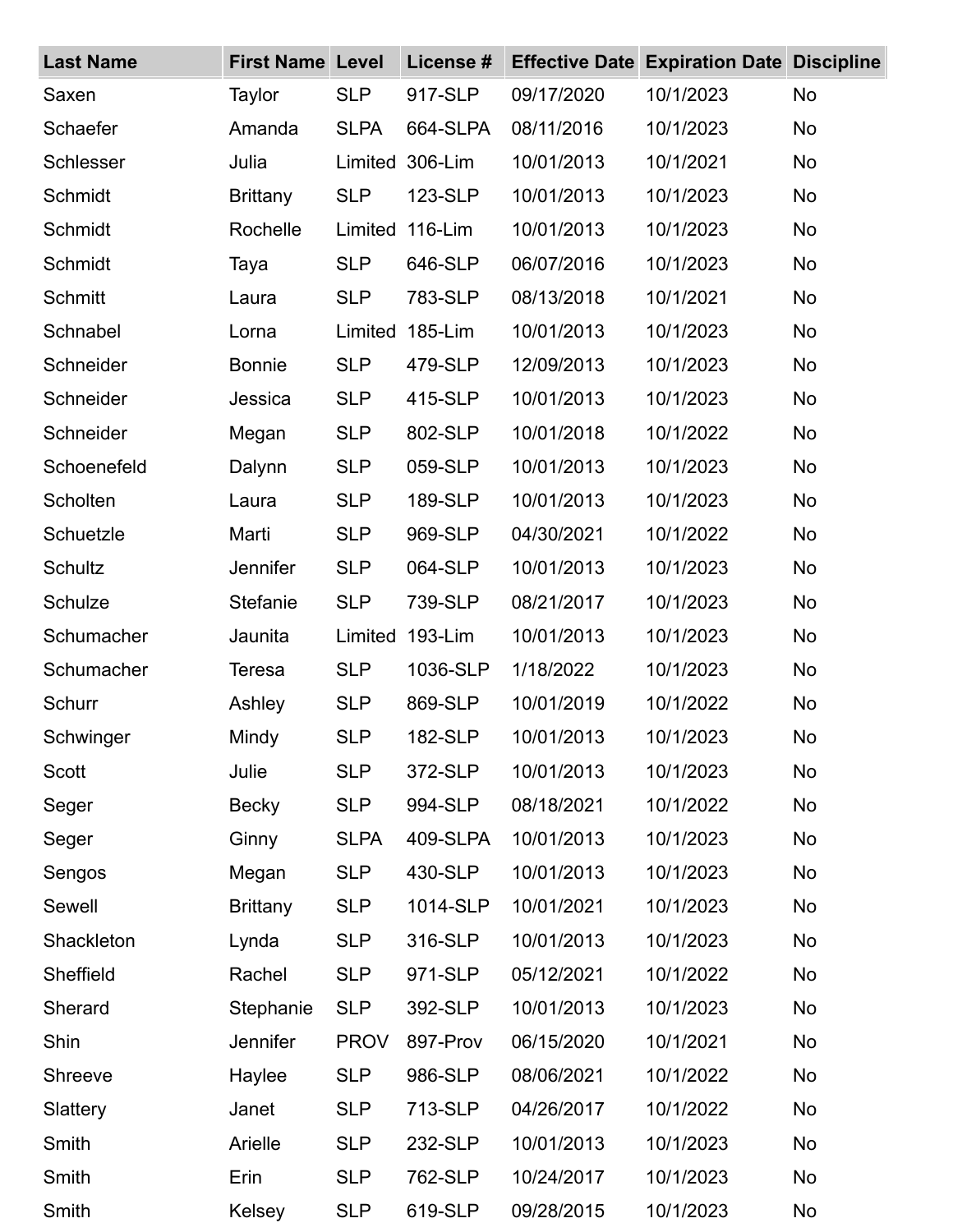| <b>Last Name</b>       | <b>First Name Level</b> |             | License # |            | <b>Effective Date Expiration Date Discipline</b> |           |
|------------------------|-------------------------|-------------|-----------|------------|--------------------------------------------------|-----------|
| Smorawske              | Kay                     | <b>SLP</b>  | 397-SLP   | 10/01/2013 | 10/1/2023                                        | No        |
| Solomon                | Meghan                  | <b>SLP</b>  | 628-SLP   | 01/05/2016 | 10/1/2023                                        | <b>No</b> |
| Soriano                | Michael                 | <b>SLP</b>  | 932-SLP   | 10/01/2020 | 10/1/2022                                        | <b>No</b> |
| Soyland                | Lynn                    | Limited     | 160-Lim   | 10/01/2013 | 10/1/2023                                        | No        |
| Spader                 | Ann                     | <b>SLP</b>  | 275-SLP   | 10/01/2013 | 10/1/2023                                        | <b>No</b> |
| Spader                 | Audrey                  | <b>SLP</b>  | 454-SLP   | 10/01/2013 | 10/1/2023                                        | <b>No</b> |
| Stahl                  | <b>Kelsee</b>           | <b>SLP</b>  | 425-SLP   | 10/01/2013 | 10/1/2023                                        | <b>No</b> |
| Stanage                | Sally                   | <b>SLP</b>  | 438-SLP   | 10/01/2013 | 10/1/2023                                        | <b>No</b> |
| Stange                 | Kara                    | <b>SLP</b>  | 231-SLP   | 10/01/2013 | 10/1/2023                                        | No        |
| <b>Steffel</b>         | <b>Kassie</b>           | <b>SLP</b>  | 876-SLP   | 10/01/2019 | 10/1/2023                                        | <b>No</b> |
| <b>Steinback Adams</b> | Jill                    | Limited     | 220-Lim   | 10/01/2013 | 10/1/2023                                        | <b>No</b> |
| Stenger                | <b>Molly</b>            | <b>SLP</b>  | 640-SLP   | 03/24/2016 | 10/1/2023                                        | No        |
| <b>Stepanek</b>        | Hannah                  | <b>SLP</b>  | 918-SLP   | 09/18/2020 | 10/1/2023                                        | <b>No</b> |
| <b>Stephens</b>        | <b>Vicki</b>            | <b>SLP</b>  | 337-SLP   | 10/01/2013 | 10/1/2023                                        | <b>No</b> |
| Stevenson              | Kristi                  | Limited     | 349-Lim   | 10/01/2013 | 10/1/2023                                        | <b>No</b> |
| <b>Strain</b>          | Gina                    | <b>SLPA</b> | 163-SLPA  | 10/01/2013 | 10/1/2023                                        | <b>No</b> |
| Strand                 | Gayle                   | <b>SLP</b>  | 117-SLP   | 10/01/2013 | 10/1/2023                                        | <b>No</b> |
| Strande                | Erin                    | <b>SLP</b>  | 613-SLP   | 11/08/2013 | 10/1/2023                                        | <b>No</b> |
| Stratman               | Jaime                   | <b>SLP</b>  | 255-SLP   | 10/01/2013 | 10/1/2023                                        | <b>No</b> |
| Stuntz                 | Jenna                   | <b>SLP</b>  | 990-SLP   | 08/09/2021 | 10/1/2022                                        | No.       |
| Suelflow               | Nancy                   | <b>SLP</b>  | 297-SLP   | 10/01/2013 | 10/1/2023                                        | <b>No</b> |
| Sugrue                 | Jodi                    | <b>SLP</b>  | 315-SLP   | 10/01/2013 | 10/1/2023                                        | <b>No</b> |
| Sun                    | Carolyn                 | <b>SLPA</b> | 422-SLPA  | 10/01/2013 | 10/1/2023                                        | <b>No</b> |
| Swanson                | <b>Billi</b>            | <b>SLP</b>  | 954-SLP   | 01/05/2021 | 10/1/2022                                        | <b>No</b> |
| Swanson                | <b>Jennifer</b>         | <b>SLP</b>  | 791-SLP   | 09/10/2018 | 10/1/2023                                        | <b>No</b> |
| Swanson                | Mary                    | Limited     | 050-Lim   | 10/01/2013 | 10/1/2023                                        | <b>No</b> |
| Sykora                 | Anna                    | <b>SLP</b>  | 1010-SLP  | 10/01/2021 | 10/1/2023                                        | <b>No</b> |
| Tague                  | <b>Brooke</b>           | <b>PROV</b> | 975-Prov  | 06/03/2021 | 10/1/2022                                        | <b>No</b> |
| <b>Tastad</b>          | Karla                   | <b>SLP</b>  | 230-SLP   | 10/01/2013 | 10/1/2023                                        | <b>No</b> |
| <b>Tatone</b>          | Jane                    | <b>SLP</b>  | 254-SLP   | 10/01/2013 | 10/1/2023                                        | <b>No</b> |
| <b>Taylor</b>          | Julia                   | <b>SLP</b>  | 632-SLP   | 01/14/2016 | 10/1/2023                                        | <b>No</b> |
| <b>Tedford</b>         | <b>Brooke</b>           | <b>SLP</b>  | 031-SLP   | 10/01/2013 | 10/1/2023                                        | <b>No</b> |
| <b>Teller</b>          | Mali                    | <b>SLP</b>  | 836-SLP   | 06/10/2019 | 10/1/2022                                        | No        |
| <b>Teply</b>           | Cathy                   | <b>SLP</b>  | 492-SLP   | 01/17/2014 | 10/1/2023                                        | No        |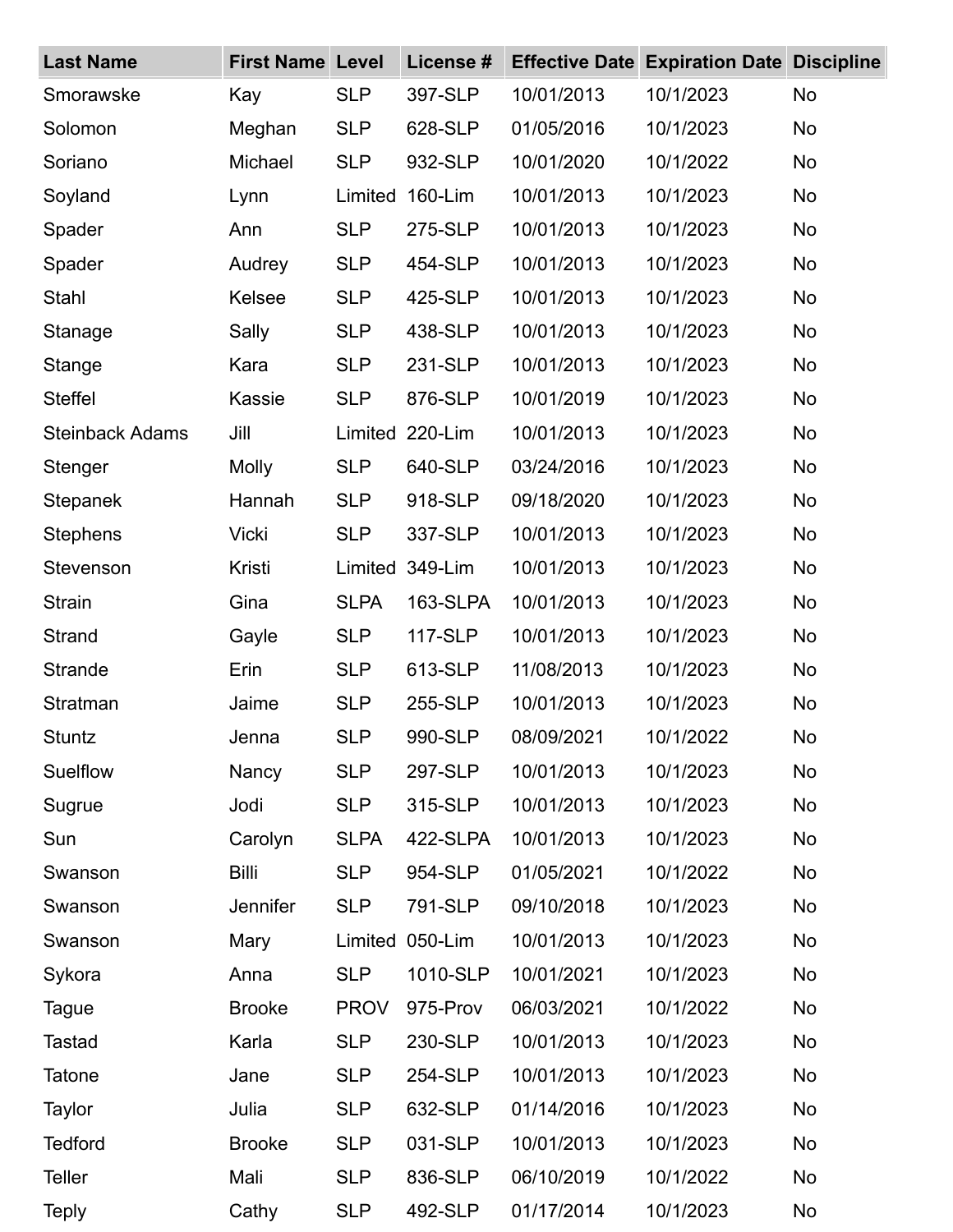| <b>Last Name</b>    | <b>First Name Level</b> |             | License #       |            | <b>Effective Date Expiration Date Discipline</b> |           |
|---------------------|-------------------------|-------------|-----------------|------------|--------------------------------------------------|-----------|
| <b>Thaler</b>       | Erin                    | <b>SLP</b>  | 1011-SLP        | 10/01/2021 | 10/1/2023                                        | No        |
| Thill               | <b>Barbara</b>          | <b>SLP</b>  | 165-SLP         | 10/01/2013 | 10/1/2023                                        | No        |
| <b>Thomas</b>       | Tayla                   | <b>SLPA</b> | 279-SLPA        | 10/01/2013 | 10/1/2023                                        | <b>No</b> |
| Thompson            | Amy                     | <b>SLP</b>  | 161-SLP         | 10/01/2013 | 10/1/2023                                        | No        |
| Thompson            | <b>Nella</b>            | <b>SLP</b>  | 413-SLP         | 10/01/2013 | 10/1/2023                                        | <b>No</b> |
| Thomsen             | <b>Stacy</b>            | <b>SLP</b>  | 394-SLP         | 10/01/2013 | 10/1/2023                                        | <b>No</b> |
| Thorfinnson         | Angela                  | <b>SLP</b>  | 859-SLP         | 07/30/2019 | 10/1/2022                                        | <b>No</b> |
| <b>Tiefenthaler</b> | Debra                   | <b>SLP</b>  | 063-SLP         | 10/01/2013 | 10/1/2023                                        | <b>No</b> |
| Timmer              | Kirsten                 | <b>SLP</b>  | 213-SLP         | 10/01/2013 | 10/1/2023                                        | No        |
| Titze               | Kirsten                 | <b>SLP</b>  | 870-SLP         | 10/01/2019 | 10/1/2023                                        | No        |
| Tohme               | Amanda                  | <b>SLP</b>  | 839-SLP         | 06/18/2019 | 10/1/2022                                        | <b>No</b> |
| <b>Trask</b>        | Tiffany                 | <b>SLP</b>  | 429-SLP         | 10/01/2013 | 10/1/2023                                        | <b>No</b> |
| Traupel-Hofer       | Jamie                   | <b>SLP</b>  | 314-SLP         | 10/01/2013 | 10/1/2023                                        | <b>No</b> |
| Trudeau             | Abby                    | <b>SLPA</b> | 669-SLPA        | 08/25/2016 | 10/1/2023                                        | No        |
| <b>Tschetter</b>    | Lori                    | Limited     | 062-Lim         | 10/01/2013 | 10/1/2023                                        | <b>No</b> |
| <b>Tschetter</b>    | <b>Stacey</b>           | <b>SLP</b>  | 690-SLP         | 11/10/2016 | 10/1/2022                                        | <b>No</b> |
| Tuschen             | Amy                     | <b>SLP</b>  | 119-SLP         | 10/01/2013 | 10/1/2023                                        | <b>No</b> |
| <b>Tyler</b>        | Linda                   | <b>SLP</b>  | 253-SLP         | 10/01/2013 | 10/1/2023                                        | <b>No</b> |
| Udehn               | Kathleen                | Limited     | 083-Lim         | 10/01/2013 | 10/1/2023                                        | <b>No</b> |
| Ulmer               | Stephanie               | <b>SLP</b>  | 060-SLP         | 10/01/2013 | 10/1/2023                                        | No        |
| <b>Usselman</b>     | Lura                    |             | Limited 411-Lim | 10/01/2013 | 10/1/2023                                        | <b>No</b> |
| Van Houten          | Aimee                   | <b>SLP</b>  | 120-SLP         | 10/01/2013 | 10/1/2023                                        | <b>No</b> |
| Van Hunnik          | <b>Billi</b>            | <b>SLP</b>  | 464-SLP         | 11/11/2013 | 10/1/2023                                        | <b>No</b> |
| Van Oort            | Rachel                  | <b>SLP</b>  | 925-SLP         | 10/01/2020 | 10/1/2022                                        | <b>No</b> |
| VanDusen            | Teri                    | <b>SLPA</b> | 824-SLPA        | 03/11/2019 | 10/1/2022                                        | <b>No</b> |
| Vannorsdel          | Jessica                 | <b>SLP</b>  | 030-SLP         | 10/01/2013 | 10/1/2023                                        | <b>No</b> |
| Vennard             | Rudi                    | <b>SLP</b>  | 967-SLP         | 04/22/2021 | 10/1/2022                                        | <b>No</b> |
| Vermeer             | Carrie                  | <b>SLP</b>  | 369-SLP         | 10/01/2013 | 10/1/2023                                        | <b>No</b> |
| <b>Violet</b>       | Mary                    | <b>SLP</b>  | 826-SLP         | 03/26/2019 | 10/1/2022                                        | <b>No</b> |
| Vissia              | Angela                  | <b>SLPA</b> | 647-SLPA        | 06/17/2016 | 10/1/2023                                        | <b>No</b> |
| Voisin              | Adriane                 | <b>SLP</b>  | 756-SLP         | 09/20/2017 | 10/1/2023                                        | <b>No</b> |
| Vojta               | Susan                   | <b>SLPA</b> | 960-SLPA        | 02/16/2021 | 10/1/2022                                        | <b>No</b> |
| Volesky             | Sydney                  | <b>SLP</b>  | 1020-SLP        | 10/01/2021 | 10/1/2023                                        | <b>No</b> |
| Vosberg             | Andrea                  | <b>SLP</b>  | 214-SLP         | 10/01/2013 | 10/1/2023                                        | No        |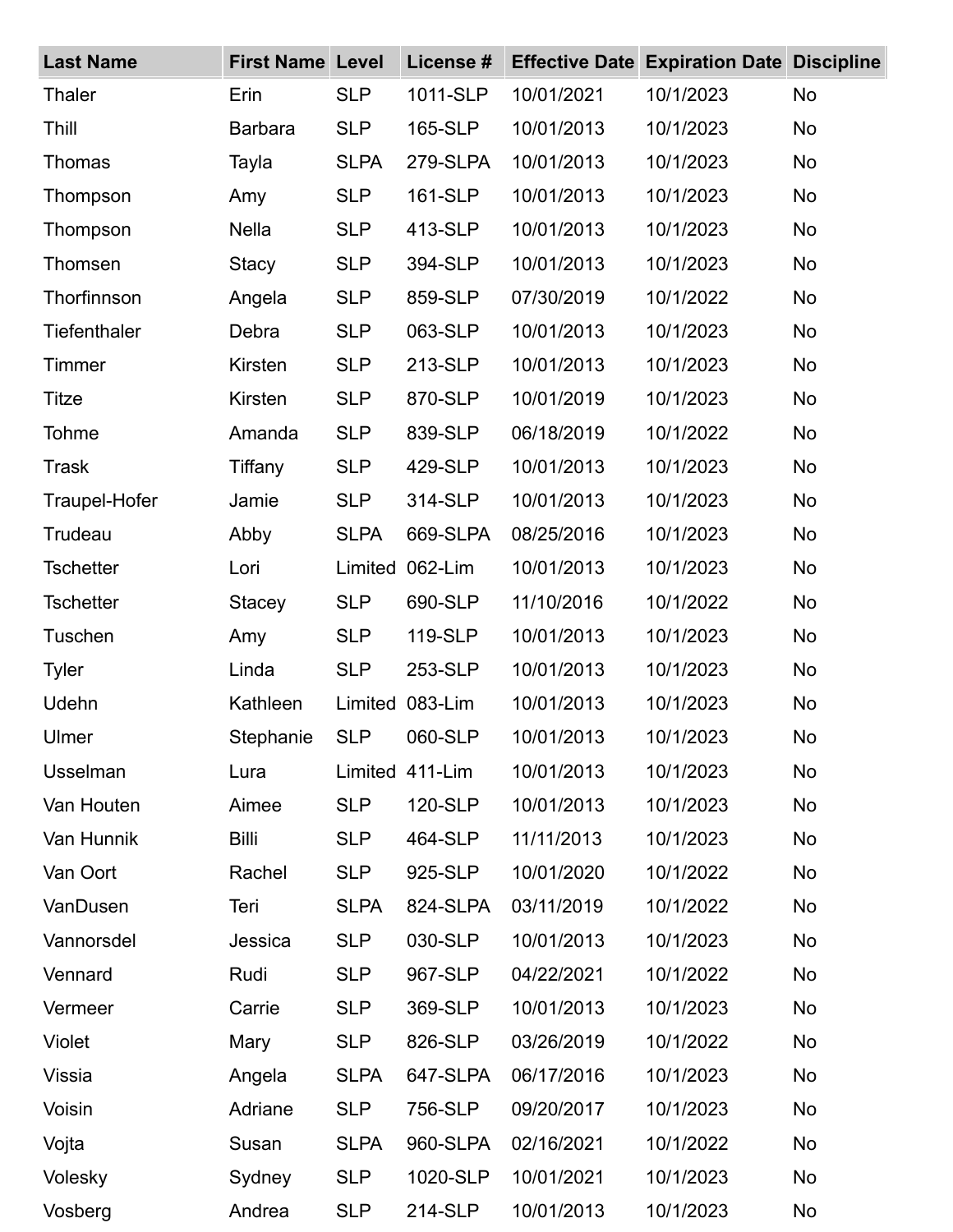| <b>Last Name</b> | <b>First Name Level</b> |             | License # |                      | <b>Effective Date Expiration Date Discipline</b> |           |
|------------------|-------------------------|-------------|-----------|----------------------|--------------------------------------------------|-----------|
| Vosika           | Maria                   | <b>SLP</b>  | 753-SLP   | 09/18/2017           | 10/1/2023                                        | No        |
| Waage            | Crystal                 | <b>SLP</b>  | 470-SLP   | 11/25/2013           | 10/1/2023                                        | No        |
| Waite            | Lauren                  | <b>PROV</b> | 961-Prov  | 02/16/2021           | 10/1/2022                                        | <b>No</b> |
| Walburg          | Karissa                 | <b>SLP</b>  | 1012-SLP  | 10/01/2021           | 10/1/2023                                        | No        |
| Walsh            | Rebecca                 | <b>SLP</b>  | 472-SLP   | 11/27/2013           | 10/1/2023                                        | <b>No</b> |
| Walter           | Jodi                    | <b>SLPA</b> | 458-SLPA  | 10/01/2013           | 10/1/2023                                        | <b>No</b> |
| Waltman          | Diane                   | <b>SLP</b>  | 746-SLP   | 10/01/2017           | 10/1/2023                                        | <b>No</b> |
| Ward             | Alicia                  | <b>SLP</b>  | 389-SLP   | 10/01/2013           | 10/1/2023                                        | <b>No</b> |
| Wathen           | Lindsy                  | <b>SLP</b>  | 195-SLP   | 10/01/2013           | 10/1/2023                                        | No        |
| Weber            | Angela                  | <b>SLP</b>  | 229-SLP   | 10/01/2013           | 10/1/2023                                        | <b>No</b> |
| Weiland          | Kennedy                 | <b>SLP</b>  | 675-SLP   | 09/13/2016           | 10/1/2023                                        | <b>No</b> |
| Weinzetl         | Aleida                  | <b>SLPA</b> | 846-SLPA  | 07/15/2019           | 10/1/2022                                        | <b>No</b> |
| Welbig           | Hannah                  | <b>PROV</b> | 1032-Prov | 12/01/2021           | 10/1/2022                                        | <b>No</b> |
| Wenz             | Melody                  | <b>SLP</b>  | 013-SLP   | 10/01/2013           | 10/1/2023                                        | No        |
| Wessel           | Bethany                 | <b>SLP</b>  | 872-SLP   | 10/01/2019           | 10/1/2023                                        | <b>No</b> |
| West             | Patricia                | <b>SLP</b>  | 318-SLP   | 10/01/2013           | 10/1/2023                                        | <b>No</b> |
| Westlund         | Abby                    | <b>SLP</b>  | 661-SLP   | 08/03/2016           | 10/1/2023                                        | <b>No</b> |
| Whelan           | Alexander               | <b>SLP</b>  | 895-SLP   | 06/12/2020           | 10/1/2023                                        | <b>No</b> |
| White            | <b>Brooke</b>           | <b>SLPA</b> |           | 1001-SLPA 09/07/2021 | 10/1/2022                                        | <b>No</b> |
| White            | Kayla                   | <b>SLP</b>  | 984-SLP   | 08/03/2021           | 10/1/2022                                        | <b>No</b> |
| Whiteside        | Margaret                | <b>SLP</b>  | 716-SLP   | 05/24/2017           | 10/1/2022                                        | <b>No</b> |
| Wienhold         | <b>Beth</b>             | <b>SLP</b>  | 215-SLP   | 10/01/2013           | 10/1/2023                                        | <b>No</b> |
| Wientjes         | Michelle                | <b>SLP</b>  | 867-SLP   | 10/01/2019           | 10/1/2023                                        | <b>No</b> |
| Wiese            | Rita                    | Limited     | 209-Lim   | 10/01/2013           | 10/1/2023                                        | <b>No</b> |
| Wiessner         | Megan                   | <b>SLP</b>  | 121-SLP   | 10/01/2013           | 10/1/2023                                        | <b>No</b> |
| Wilen            | Kristen                 | <b>SLP</b>  | 873-SLP   | 10/01/2019           | 10/1/2023                                        | <b>No</b> |
| <b>Williams</b>  | Julie                   | <b>SLP</b>  | 370-SLP   | 10/01/2013           | 10/1/2023                                        | <b>No</b> |
| Williams         | Mandy                   | <b>SLP</b>  | 274-SLP   | 10/01/2013           | 10/1/2023                                        | <b>No</b> |
| Williams         | MiKayla                 | <b>SLPA</b> | 907-SLPA  | 07/28/2020           | 10/1/2023                                        | <b>No</b> |
| Willison         | Abigail                 | <b>SLPA</b> | 951-SLPA  | 12/22/2020           | 10/1/2022                                        | <b>No</b> |
| Winter           | Alison                  | <b>SLP</b>  | 701-SLP   | 01/16/2017           | 10/1/2022                                        | <b>No</b> |
| Wirtz            | Tamara                  | <b>SLP</b>  | 061-SLP   | 10/01/2013           | 10/1/2023                                        | <b>No</b> |
| Witt             | Tania                   | <b>SLP</b>  | 162-SLP   | 10/01/2013           | 10/1/2023                                        | <b>No</b> |
| Woltzen          | Carol                   | <b>SLP</b>  | 228-SLP   | 10/01/2013           | 10/1/2021                                        | No        |